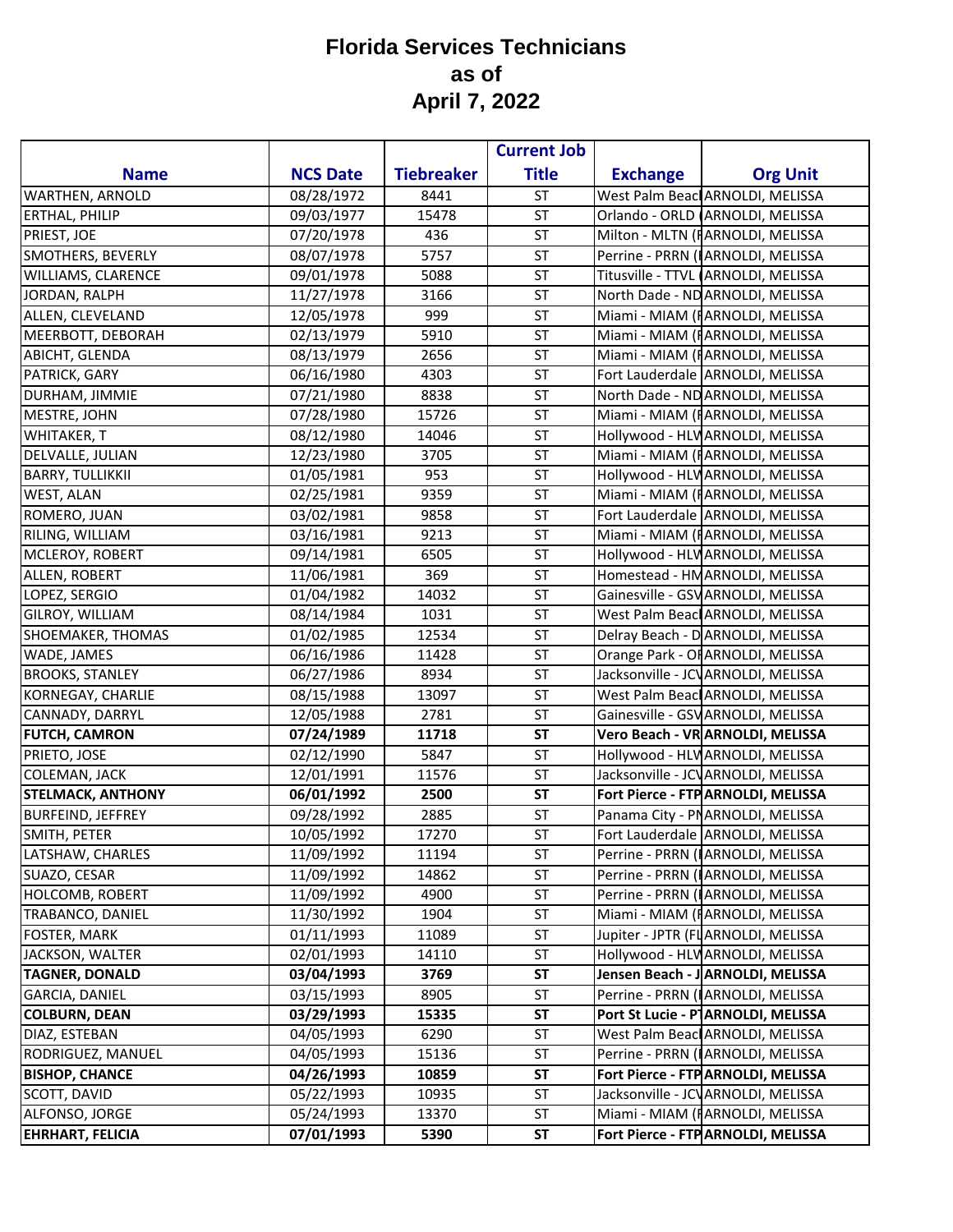| <b>GANNON, JAMES</b>     | 07/26/1993 | 2211  | <b>ST</b> | Jensen Beach - J ARNOLDI, MELISSA               |
|--------------------------|------------|-------|-----------|-------------------------------------------------|
| SHELL, JEREMY            | 08/30/1993 | 10765 | <b>ST</b> | Orlando - ORLD ARNOLDI, MELISSA                 |
| LYNCH, MICHAEL           | 09/07/1993 | 2204  | ST        | Miami - MIAM (FARNOLDI, MELISSA                 |
| PARADA, LUIS             | 09/20/1993 | 558   | <b>ST</b> | Miami - MIAM (I ARNOLDI, MELISSA                |
| <b>BURKE, KEVIN</b>      | 10/17/1993 | 13474 | ST        | Hollywood - HLV ARNOLDI, MELISSA                |
| <b>IGLESIAS, ALBERTO</b> | 01/06/1994 | 3859  | <b>ST</b> | Miami - MIAM (IARNOLDI, MELISSA                 |
| CARABALI, HERMAN         | 01/19/1994 | 10994 | <b>ST</b> | North Dade - ND ARNOLDI, MELISSA                |
| <b>BROYLES, TIMMY</b>    | 02/07/1994 | 5576  | <b>ST</b> | Jensen Beach - J ARNOLDI, MELISSA               |
| DAGLARIS, JOHN           | 05/04/1994 | 10171 | <b>ST</b> | Coral Springs - C ARNOLDI, MELISSA              |
| WILLIAMS, KEVIN          | 05/14/1994 | 6193  | ST        | Miami - MIAM (FARNOLDI, MELISSA                 |
| ARZA, JORGE              | 08/08/1994 | 2356  | <b>ST</b> | Miami - MIAM (FARNOLDI, MELISSA                 |
| <b>GOSE, DAVID</b>       | 08/17/1994 | 6551  | <b>ST</b> | Jensen Beach - J ARNOLDI, MELISSA               |
| LEPETRIE, LANCE          | 02/01/1995 | 3807  | <b>ST</b> | Miami - MIAM (I ARNOLDI, MELISSA                |
| MORAN, JOSE              | 02/08/1995 | 3707  | <b>ST</b> | Miami - MIAM (FARNOLDI, MELISSA                 |
| GONZALEZ, NELSON         | 03/13/1995 | 9658  | ST        | Miami - MIAM (FARNOLDI, MELISSA                 |
| BAUZA, PABLO             | 04/06/1995 | 16463 | ST        | Miami - MIAM (FARNOLDI, MELISSA                 |
| LATSHAW, MONICA          | 04/18/1995 | 17203 | ST        | Perrine - PRRN (IARNOLDI, MELISSA               |
| CAJINA, ALAN             | 08/04/1995 | 1019  | ST        | West Palm Beacl ARNOLDI, MELISSA                |
| ADAMS, TIMOTHY           | 08/30/1995 | 13048 | <b>ST</b> | Coral Springs - C ARNOLDI, MELISSA              |
| AGUIAR, ALEXANDER        | 09/25/1995 | 3433  | <b>ST</b> | Miami - MIAM (I ARNOLDI, MELISSA                |
| <b>BUCHER, MICHAEL</b>   | 10/02/1995 | 12569 | <b>ST</b> | Miami - MIAM (FARNOLDI, MELISSA                 |
| SANCHEZ, ANGEL           | 10/09/1995 | 3160  | <b>ST</b> | Miami - MIAM (IARNOLDI, MELISSA                 |
| DUQUESNAY, CHRISTOPHER   | 10/11/1995 | 14319 | ST        | Miami - MIAM (FARNOLDI, MELISSA                 |
| <b>FOWLER, RODNEY</b>    | 01/18/1996 | 1430  | <b>ST</b> | Port St Lucie - P <sup>1</sup> ARNOLDI, MELISSA |
| MCCLUSKEY, DAVID         | 02/12/1996 | 3750  | <b>ST</b> | Hollywood - HLV ARNOLDI, MELISSA                |
| KOLODZIEJ, DAVID         | 02/19/1996 | 15084 | <b>ST</b> | Hollywood - HLV ARNOLDI, MELISSA                |
| <b>HALL, STEVEN</b>      | 04/22/1996 | 2450  | <b>ST</b> | Pompano Beach ARNOLDI, MELISSA                  |
| DOWLATRAM, CHAITRAM      | 06/28/1996 | 7090  | <b>ST</b> | Miami - MIAM (I ARNOLDI, MELISSA                |
| WILLIAMS, RICARDO        | 08/16/1996 | 4088  | <b>ST</b> | Sanford - SNFR (ARNOLDI, MELISSA                |
| MANN, ROBERT             | 08/16/1996 | 16019 | ST        | Fort Lauderdale ARNOLDI, MELISSA                |
| MERCADO, MATTHEW         | 08/26/1996 | 12812 | ST        | Fort Lauderdale ARNOLDI, MELISSA                |
| RENE, GAETAN             | 02/21/1997 | 672   | <b>ST</b> | North Dade - ND ARNOLDI, MELISSA                |
| MONTOYA, MICHAEL         | 03/10/1997 | 4334  | ST        | Miami - MIAM (FARNOLDI, MELISSA                 |
| <b>KELLY, DONALD</b>     | 03/21/1997 | 252   | ST        | Brooksville - BKV ARNOLDI, MELISSA              |
| ARMENDARIZ, JORGE        | 04/03/1997 | 8613  | <b>ST</b> | Perrine - PRRN (IARNOLDI, MELISSA               |
| STEELE, TRACY            | 04/14/1997 | 1154  | <b>ST</b> | Delray Beach - D ARNOLDI, MELISSA               |
| CORREA, ALEXIS           | 04/17/1997 | 5089  | <b>ST</b> | Miami - MIAM (FARNOLDI, MELISSA                 |
| RAMAKRAWALA, BURHANUDDIN | 06/14/1997 | 4647  | $\sf ST$  | Hollywood - HLV ARNOLDI, MELISSA                |
| HOWELL, JAMES            | 08/28/1997 | 14775 | ST        | West Palm Beac ARNOLDI, MELISSA                 |
| CARBONELL, LUIS          | 03/16/1998 | 16574 | ST        | Miami - MIAM (FARNOLDI, MELISSA                 |
| LAFRENIERE, JEFFREY      | 03/30/1998 | 2122  | ST        | Coral Springs - C ARNOLDI, MELISSA              |
| NOONEY, RICHARD          | 03/30/1998 | 10818 | ST        | Sanford - SNFR (ARNOLDI, MELISSA                |
| <b>BROWN, PETER</b>      | 04/03/1998 | 14945 | <b>ST</b> | Orange Park - OF ARNOLDI, MELISSA               |
| <b>BATALLAN, JULIO</b>   | 04/06/1998 | 9752  | <b>ST</b> | Miami - MIAM (FARNOLDI, MELISSA                 |
| <b>HENDERSON, EDDIE</b>  | 04/10/1998 | 16675 | ST        | Hollywood - HLV ARNOLDI, MELISSA                |
| ADLER, NATHAN            | 04/13/1998 | 15214 | ST        | Perrine - PRRN (IARNOLDI, MELISSA               |
| BANYARD, JOHNATHAN       | 04/15/1998 | 7001  | ST        | Pompano Beach ARNOLDI, MELISSA                  |
|                          |            |       | ST        |                                                 |
| <b>HALL, LONNIE</b>      | 04/17/1998 | 11248 |           | Cocoa - COCO (FARNOLDI, MELISSA                 |
| ACEVEDO, MANUEL          | 04/17/1998 | 7711  | ST        | Sanford - SNFR (ARNOLDI, MELISSA                |
| RITTER, MARK             | 04/17/1998 | 1466  | ST        | Orlando - ORLD ARNOLDI, MELISSA                 |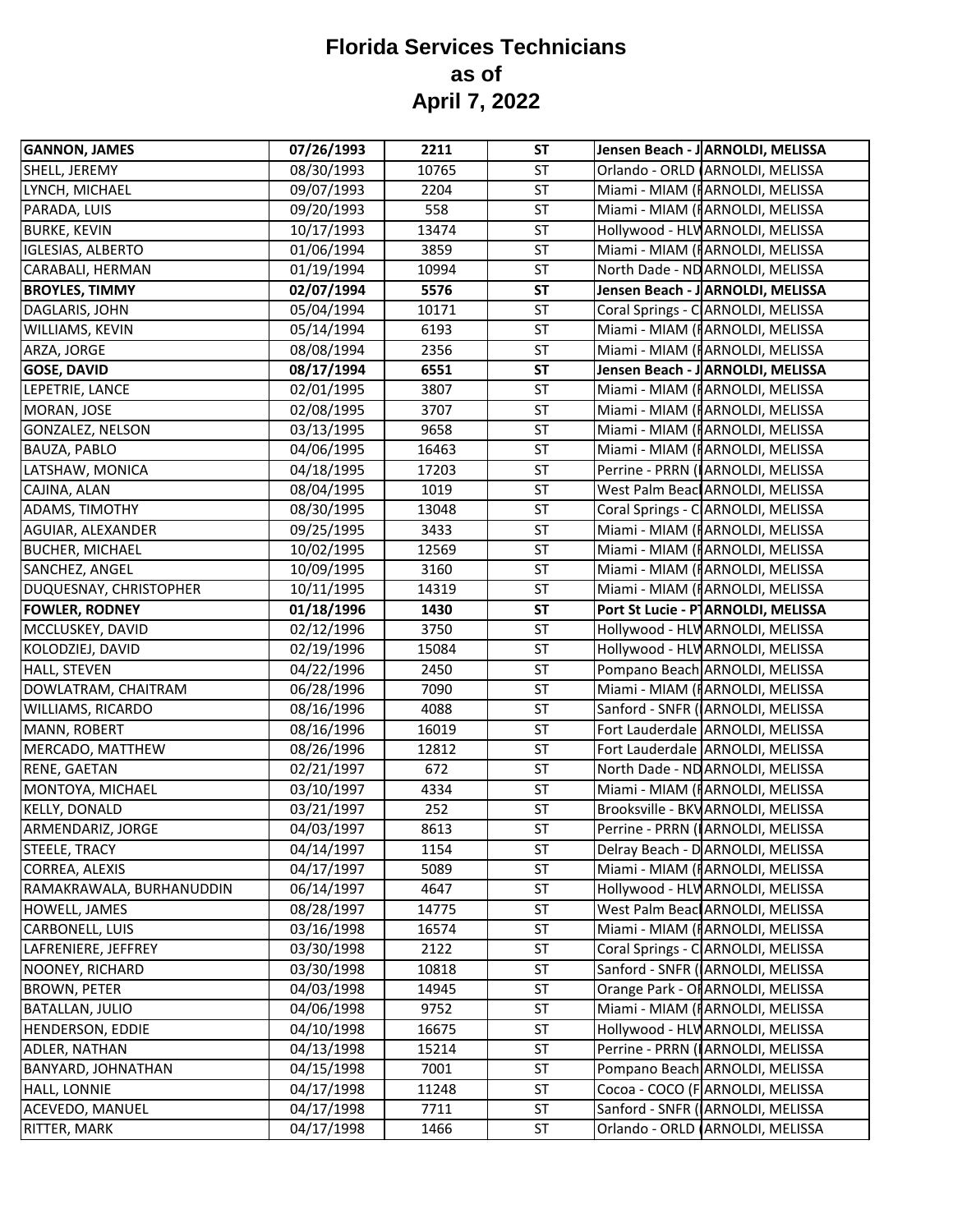| <b>BUSHEY, CARLI</b>       | 04/20/1998 | 13205 | <b>ST</b> | Key Largo - KYLR ARNOLDI, MELISSA               |
|----------------------------|------------|-------|-----------|-------------------------------------------------|
| CUEVAS, JOSE               | 04/20/1998 | 16132 | ST        | Miami - MIAM (FARNOLDI, MELISSA                 |
| RIVERO, ROBERT             | 04/20/1998 | 16125 | ST        | Homestead - HM ARNOLDI, MELISSA                 |
| <b>KEPFER, YURY</b>        | 04/27/1998 | 8631  | <b>ST</b> | Port St Lucie - P <sup>1</sup> ARNOLDI, MELISSA |
| PIETRONIGRO, JOHN          | 05/05/1998 | 4421  | ST        | Hollywood - HLV ARNOLDI, MELISSA                |
| <b>HALL, JACK</b>          | 05/08/1998 | 7940  | <b>ST</b> | Port St Lucie - PARNOLDI, MELISSA               |
| <b>BORGES, HERMES</b>      | 05/15/1998 | 1022  | <b>ST</b> | Gainesville - GSV ARNOLDI, MELISSA              |
| LOUIS, WENDELL             | 05/15/1998 | 7488  | <b>ST</b> | Coral Springs - C ARNOLDI, MELISSA              |
| <b>BEDENBAUGH, MICHAEL</b> | 05/22/1998 | 5996  | ST        | Lake City - LKCY ARNOLDI, MELISSA               |
| GERMAN, DAVID              | 06/05/1998 | 5887  | ST        | Perrine - PRRN (IARNOLDI, MELISSA               |
| <b>GLANCY, RYAN</b>        | 06/13/1998 | 2193  | ST        | Coral Springs - C ARNOLDI, MELISSA              |
| <b>FRITZIE, DANIEL</b>     | 06/25/1998 | 13587 | ST        | Chiefland - CFLD ARNOLDI, MELISSA               |
| CHANDLER, ANTONIO          | 06/29/1998 | 12918 | ST        | Fort Lauderdale ARNOLDI, MELISSA                |
| MIRANDA, ARIEL             | 06/29/1998 | 3322  | <b>ST</b> | Miami - MIAM (IARNOLDI, MELISSA                 |
| WILLIAMS, STEVE            | 06/29/1998 | 2793  | ST        | Coral Springs - C ARNOLDI, MELISSA              |
| <b>MATHIS, CHARLES</b>     | 07/02/1998 | 5770  | ST        | Pompano Beach ARNOLDI, MELISSA                  |
| MARTIN, JOSEPH             | 07/27/1998 | 9263  | ST        | West Palm Beac ARNOLDI, MELISSA                 |
| CLARKE, AVERY              | 08/04/1998 | 3948  | ST        | Hollywood - HLV ARNOLDI, MELISSA                |
| RESMONDO, DONALD           | 08/07/1998 | 13551 | ST        | Hawthorne - HW ARNOLDI, MELISSA                 |
| MEDWIT, ALEX               | 08/10/1998 | 4720  | <b>ST</b> | Delray Beach - D ARNOLDI, MELISSA               |
| HEIN, EDWARD               | 08/10/1998 | 7043  | ST        | West Palm Beacl ARNOLDI, MELISSA                |
| <b>KELLY, ROBERT</b>       | 08/10/1998 | 14721 | ST        | Panama City - PNARNOLDI, MELISSA                |
| <b>STEPHENSON, VAUGHN</b>  | 08/14/1998 | 13876 | <b>ST</b> | Port St Lucie - P ARNOLDI, MELISSA              |
| ARCE, DAVID                | 08/24/1998 | 5249  | ST        | Boynton Beach - ARNOLDI, MELISSA                |
| ROGERS, WILLIAM            | 08/31/1998 | 9331  | ST        | Jacksonville Bear ARNOLDI, MELISSA              |
| MITCHELL, CECIL            | 09/18/1998 | 5536  | ST        | Pompano Beach ARNOLDI, MELISSA                  |
| DEEN, JOSEPH               | 09/18/1998 | 4141  | ST        | Chiefland - CFLD ARNOLDI, MELISSA               |
| GABREE, DAVID              | 09/21/1998 | 10163 | <b>ST</b> | Boynton Beach - ARNOLDI, MELISSA                |
| <b>ELLIS, GLENN</b>        | 09/30/1998 | 11993 | <b>ST</b> | Daytona Beach - ARNOLDI, MELISSA                |
| BERNARD, ROBERT            | 10/02/1998 | 10902 | ST        | Jupiter - JPTR (FI ARNOLDI, MELISSA             |
| ROGERS, TIMOTHY            | 10/05/1998 | 3241  | <b>ST</b> | Delray Beach - D ARNOLDI, MELISSA               |
| <b>GREEN, MARK</b>         | 10/23/1998 | 15290 | <b>ST</b> | Orlando - ORLD ARNOLDI, MELISSA                 |
| <b>SKELTON, BRIAN</b>      | 11/01/1998 | 7573  | <b>ST</b> | Pensacola - PNSCARNOLDI, MELISSA                |
| GAY, CHRISTOPHER           | 11/01/1998 | 1396  | <b>ST</b> | Milton - MLTN (ISAMBAR, CHRISTOPHER             |
| FENNER, ROBERT             | 11/01/1998 | 1975  | <b>ST</b> | Gulf Breeze - GLI ARNOLDI, MELISSA              |
| MILLS, TYLER               | 11/01/1998 | 6865  | ST        | Pensacola - PNSCARNOLDI, MELISSA                |
| <b>HEBERLE, JOHN</b>       | 01/04/1999 | 3587  | <b>ST</b> | Daytona Beach - ARNOLDI, MELISSA                |
| ISAZA, JUAN                | 01/04/1999 | 11311 | ST        | Miami - MIAM (IARNOLDI, MELISSA                 |
| LOGIUDICE, JOHN            | 01/04/1999 | 14012 | ST        | Sanford - SNFR (ARNOLDI, MELISSA                |
| KATONA, KENNETH            | 01/04/1999 | 14736 | ST        | Lake City - LKCY ARNOLDI, MELISSA               |
| VELAZQUEZ, LARRY           | 01/04/1999 | 5411  | ST        | Fort Lauderdale ARNOLDI, MELISSA                |
| HANRAHAN, MARTIN           | 01/04/1999 | 11709 | <b>ST</b> | Dunnellon - DNL ARNOLDI, MELISSA                |
| SANCHEZ, ALFONSO           | 01/08/1999 | 3666  | ST        | Miami - MIAM (FARNOLDI, MELISSA                 |
| <b>BELTRAN, HOLMES</b>     | 01/08/1999 | 10130 | ST        | Miami - MIAM (FARNOLDI, MELISSA                 |
| BEGGS, DAVID               | 01/18/1999 | 7290  | ST        | Gainesville - GSV ARNOLDI, MELISSA              |
| JACKSON, JACK              | 01/18/1999 | 13051 | ST        | Sanford - SNFR (ARNOLDI, MELISSA                |
| WHITESIDE, JOEL            | 01/18/1999 | 3485  | ST        | Orlando - ORLD ARNOLDI, MELISSA                 |
| HOLDER, CARLYLE            | 01/25/1999 | 15336 | ST        | St Augustine - ST ARNOLDI, MELISSA              |
| RIVERA, RAFAEL             | 01/29/1999 | 4408  | <b>ST</b> | Palm Coast - PLO ARNOLDI, MELISSA               |
| <b>FOSGATE, THORSTEN</b>   | 02/12/1999 | 6279  | ST        | Melbourne - ML ARNOLDI, MELISSA                 |
|                            |            |       |           |                                                 |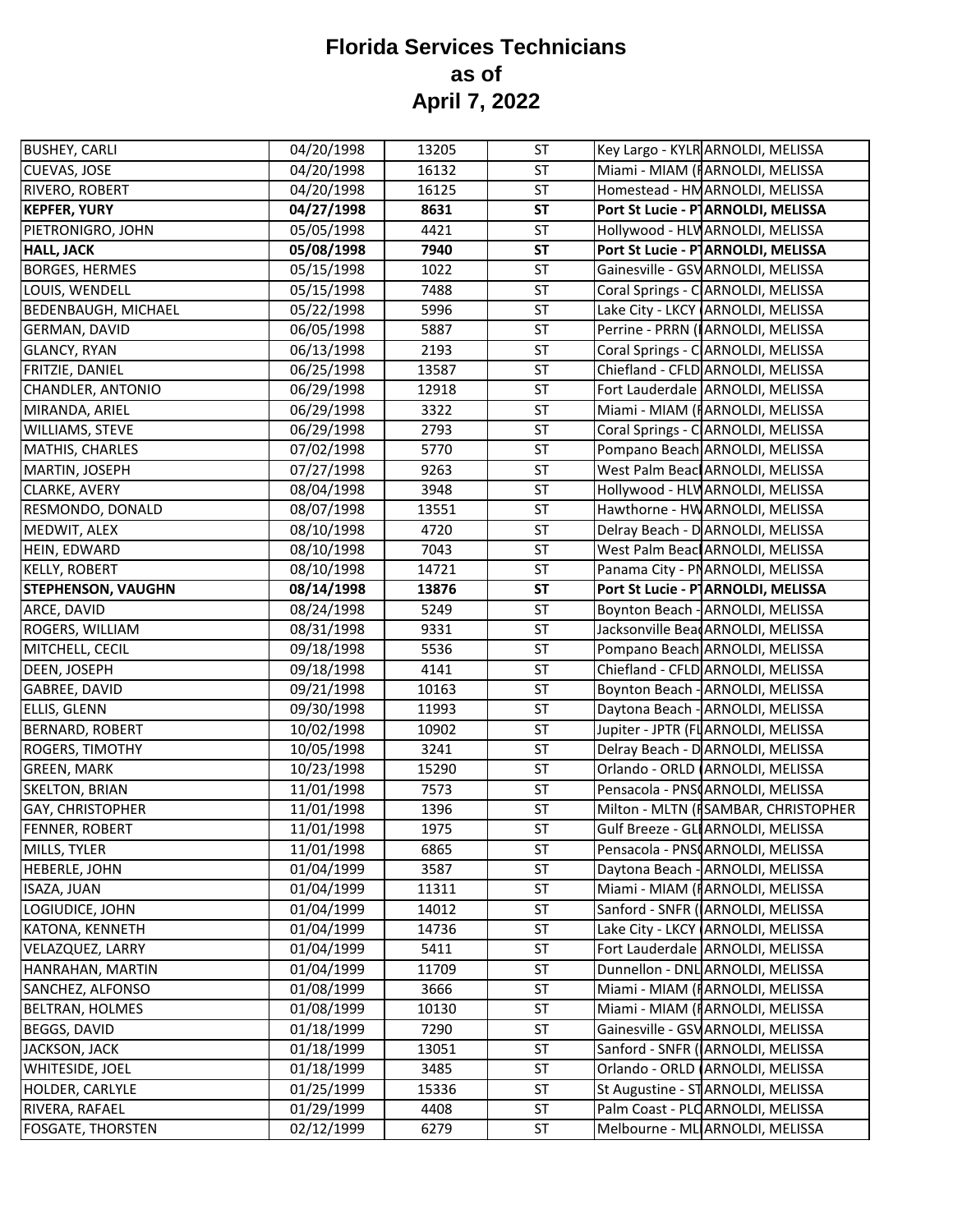| <b>WEST, CHARLTON</b>     | 02/15/1999 | 15331 | <b>ST</b> | Sanford - SNFR (ARNOLDI, MELISSA    |
|---------------------------|------------|-------|-----------|-------------------------------------|
| <b>BURNETT, TONY</b>      | 02/15/1999 | 264   | ST        | Milton - MLTN (FARNOLDI, MELISSA    |
| DAWSON, THOMAS            | 02/15/1999 | 10862 | <b>ST</b> | Orlando - ORLD (ARNOLDI, MELISSA    |
| <b>WEBER, JOSEPH</b>      | 02/22/1999 | 2368  | <b>ST</b> | Jensen Beach - J ARNOLDI, MELISSA   |
| WATSON, WILLIAM           | 03/12/1999 | 4554  | ST        | Dunnellon - DNL ARNOLDI, MELISSA    |
| HANKINS, JOHN             | 03/19/1999 | 7164  | <b>ST</b> | Coral Springs - C ARNOLDI, MELISSA  |
| FELLER, MATTHEW           | 03/22/1999 | 9210  | <b>ST</b> | Perrine - PRRN (IARNOLDI, MELISSA   |
| <b>EDWARDS, STACEY</b>    | 03/22/1999 | 2721  | <b>ST</b> | West Palm Beacl ARNOLDI, MELISSA    |
| HAYES, ELDRIDGE           | 04/02/1999 | 11837 | ST        | Gainesville - GSV ARNOLDI, MELISSA  |
| RODRIGUEZ, ANDREW         | 04/09/1999 | 15009 | ST        | Hollywood - HLV ARNOLDI, MELISSA    |
| <b>BELLINGER, DOUGLAS</b> | 04/16/1999 | 16972 | ST        | Fort Lauderdale ARNOLDI, MELISSA    |
| OTTE, STEVEN              | 04/19/1999 | 12583 | ST        | Chiefland - CFLD ARNOLDI, MELISSA   |
| <b>FLORES, CARLOS</b>     | 05/21/1999 | 5299  | ST        | Miami - MIAM (FARNOLDI, MELISSA     |
| LOPEZ, FRANCISCO          | 05/28/1999 | 16043 | <b>ST</b> | Fort Lauderdale ARNOLDI, MELISSA    |
| <b>ESCOBAR, DOUGLAS</b>   | 06/04/1999 | 15974 | ST        | Miami - MIAM (IARNOLDI, MELISSA     |
| <b>BUSSOT, RAUL</b>       | 06/04/1999 | 16297 | ST        | Miami - MIAM (FARNOLDI, MELISSA     |
| DALHOUSE, SHELDON         | 06/04/1999 | 6839  | ST        | Fort Lauderdale ARNOLDI, MELISSA    |
| ALVAREZ, DAVID            | 06/21/1999 | 7181  | ST        | Chiefland - CFLD ARNOLDI, MELISSA   |
| PELAEZ, MANUEL            | 06/24/1999 | 11335 | ST        | Miami - MIAM (FARNOLDI, MELISSA     |
| OLLIER, JASON             | 06/28/1999 | 11646 | ST        | Brooksville - BKV ARNOLDI, MELISSA  |
| CHICK, TIMOTHY            | 06/28/1999 | 9906  | ST        | Panama City - PNARNOLDI, MELISSA    |
| LOI, BRIAN                | 07/06/1999 | 9558  | <b>ST</b> | Hollywood - HLV ARNOLDI, MELISSA    |
| SANTOS, EDWIN             | 07/09/1999 | 8131  | ST        | Coral Springs - C ARNOLDI, MELISSA  |
| FERNANDEZ, FRANK          | 07/09/1999 | 11222 | ST        | Hollywood - HLV ARNOLDI, MELISSA    |
| JEAN-MARY, FRITZ          | 07/09/1999 | 10801 | ST        | Hollywood - HLV ARNOLDI, MELISSA    |
| STORM, JOSEPH             | 07/09/1999 | 3342  | <b>ST</b> | Coral Springs - C ARNOLDI, MELISSA  |
| RODRIGUEZ, LEONARDO       | 07/09/1999 | 16958 | ST        | Miami - MIAM (FARNOLDI, MELISSA     |
| MARTIN, SHANE             | 07/12/1999 | 5876  | ST        | Delray Beach - D ARNOLDI, MELISSA   |
| DZUBAY, JOSEPH            | 07/14/1999 | 10932 | ST        | Miami - MIAM (IARNOLDI, MELISSA     |
| ADAMS, JASON              | 07/16/1999 | 14841 | ST        | Gainesville - GSV ARNOLDI, MELISSA  |
| MOWATT, ORONDO            | 07/23/1999 | 2753  | <b>ST</b> | Hollywood - HLV ARNOLDI, MELISSA    |
| CRUZ, JUSTO               | 08/06/1999 | 4694  | <b>ST</b> | Miami - MIAM (FARNOLDI, MELISSA     |
| <b>ALCANTARO, JASON</b>   | 08/09/1999 | 5136  | <b>ST</b> | Port St Lucie - PARNOLDI, MELISSA   |
| DOWDELL, MARI             | 08/09/1999 | 16152 | ST        | Jacksonville - JCV ARNOLDI, MELISSA |
| <b>QUAINTANCE, MARVIN</b> | 08/09/1999 | 1338  | <b>ST</b> | Jacksonville - JCV ARNOLDI, MELISSA |
| <b>CRUZ, ABEL</b>         | 08/13/1999 | 12828 | ST        | Miami - MIAM (IARNOLDI, MELISSA     |
| GONZALEZ, GEOVANNY        | 08/13/1999 | 5239  | <b>ST</b> | Miami - MIAM (FARNOLDI, MELISSA     |
| QUIROZ, JUAN              | 08/13/1999 | 5376  | ST        | Miami - MIAM (FARNOLDI, MELISSA     |
| <b>GOMEZ, MIJAIL</b>      | 08/13/1999 | 16182 | ST        | Miami - MIAM (FARNOLDI, MELISSA     |
| COHEN, STUART             | 08/25/1999 | 3184  | ST        | Delray Beach - D ARNOLDI, MELISSA   |
| STILES, CHRIS             | 08/30/1999 | 4644  | ST        | Brooksville - BKV ARNOLDI, MELISSA  |
| KARSTENS, DAVID           | 09/07/1999 | 5815  | <b>ST</b> | Boynton Beach - ARNOLDI, MELISSA    |
| <b>BAIO, JOSEPH</b>       | 09/10/1999 | 8407  | ST        | Pompano Beach ARNOLDI, MELISSA      |
| RIVERA, JOEL              | 09/10/1999 | 701   | ST        | Fort Lauderdale ARNOLDI, MELISSA    |
| SALVANTO, MICHAEL         | 09/17/1999 | 4221  | ST        | Fort Lauderdale ARNOLDI, MELISSA    |
| LARIOSA, SCOTT            | 09/17/1999 | 8884  | ST        | Daytona Beach - ARNOLDI, MELISSA    |
| PARKER, JAMES             | 09/24/1999 | 14811 | ST        | Fort Lauderdale ARNOLDI, MELISSA    |
| YOUNG, RICHARD            | 09/24/1999 | 4335  | <b>ST</b> | Fort Pierce - FTP ARNOLDI, MELISSA  |
| WHITTLE, ANDREW           | 10/01/1999 | 2895  | <b>ST</b> | Fort Lauderdale ARNOLDI, MELISSA    |
| TINGHITELLA, PETER        | 10/01/1999 | 194   | ST        | Hollywood - HLV ARNOLDI, MELISSA    |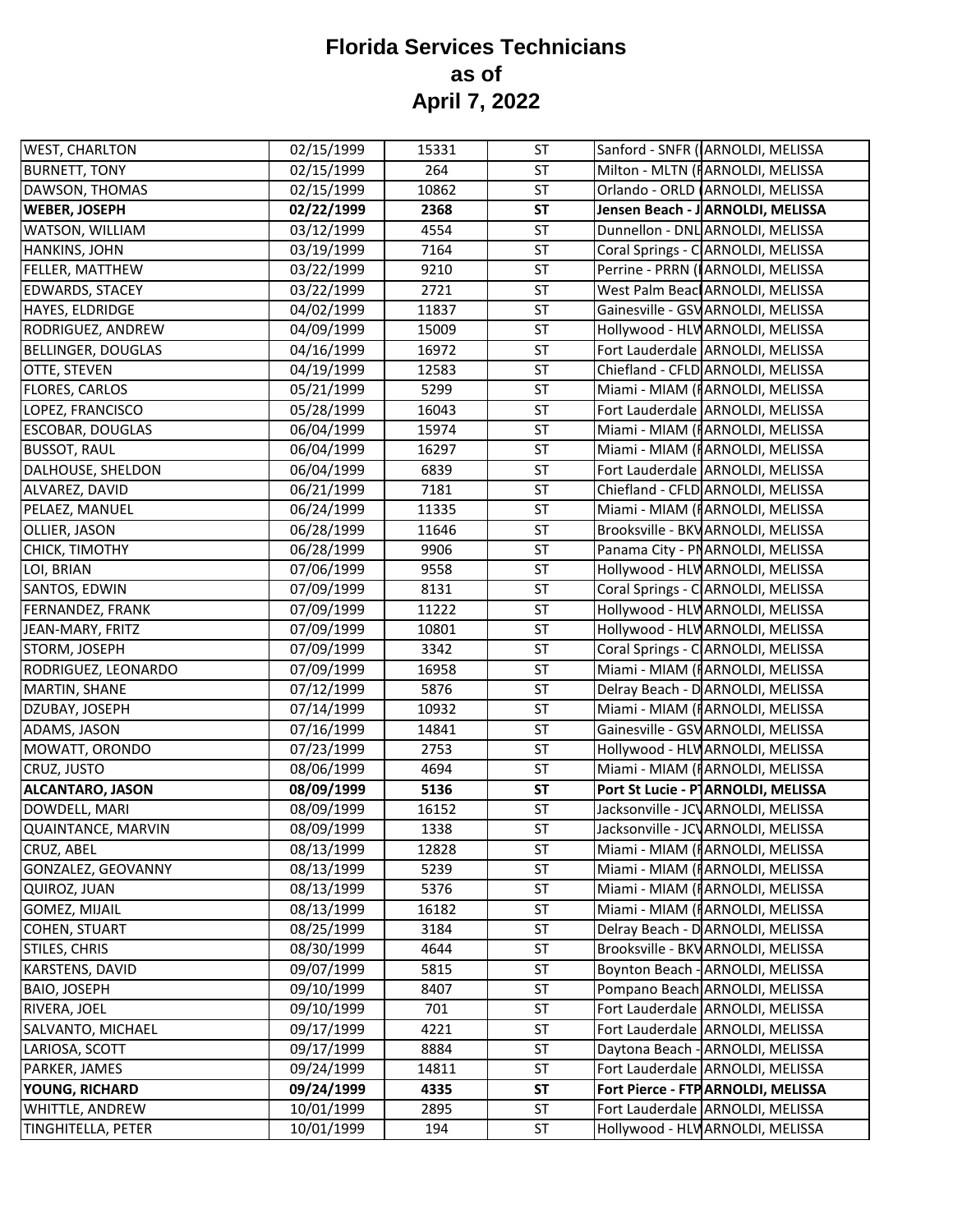| HARDEN, MARK            | 10/11/1999 | 5984  | <b>ST</b> | Chipley - CHPL (FARNOLDI, MELISSA   |
|-------------------------|------------|-------|-----------|-------------------------------------|
| <b>BURNS, JAY</b>       | 10/15/1999 | 2983  | ST        | Fort Lauderdale ARNOLDI, MELISSA    |
| GONZALEZ, ALBERTO       | 11/01/1999 | 11037 | ST        | Pompano Beach ARNOLDI, MELISSA      |
| RODRIGUEZ, ARMANDO      | 01/07/2000 | 5423  | ST        | Miami - MIAM (I ARNOLDI, MELISSA    |
| CHEUNG, DANNY           | 01/07/2000 | 14470 | <b>ST</b> | Miami - MIAM (I ARNOLDI, MELISSA    |
| LOPEZ, JAIME            | 01/07/2000 | 1078  | ST        | Pompano Beach ARNOLDI, MELISSA      |
| RODRIGUEZ, JORGE        | 01/07/2000 | 5346  | ST        | Miami - MIAM (IARNOLDI, MELISSA     |
| VALDEZ, JOSE            | 01/07/2000 | 5287  | <b>ST</b> | North Dade - ND ARNOLDI, MELISSA    |
| DAVIS, ANTHONY          | 01/10/2000 | 3661  | <b>ST</b> | Milton - MLTN (FARNOLDI, MELISSA    |
| MARROLETTI, ANTHONY     | 01/10/2000 | 12357 | ST        | Orange Park - OF ARNOLDI, MELISSA   |
| SCHROEDER, DAVID        | 01/10/2000 | 14157 | ST        | Melbourne - ML ARNOLDI, MELISSA     |
| MODAFFERI, MICHAEL      | 01/10/2000 | 16630 | ST        | Orange Park - OF ARNOLDI, MELISSA   |
| WAUGH, MATTHEW          | 01/10/2000 | 17084 | <b>ST</b> | Orange Park - OF ARNOLDI, MELISSA   |
| WILSON, OSWALD          | 01/10/2000 | 12793 | ST        | Orange Park - OF ARNOLDI, MELISSA   |
| HUBBARD, CHARLES        | 01/14/2000 | 4492  | ST        | St Augustine - ST ARNOLDI, MELISSA  |
| HANSMAN, MARC           | 01/14/2000 | 2010  | <b>ST</b> | Perrine - PRRN (IARNOLDI, MELISSA   |
| COREANO, CARLOS         | 01/17/2000 | 13203 | ST        | Eau Gallie - EGLL ARNOLDI, MELISSA  |
| SCHULZE, KARL           | 01/21/2000 | 14191 | ST        | Miami - MIAM (FARNOLDI, MELISSA     |
| <b>BUCKLEY, PATRICK</b> | 01/28/2000 | 3206  | ST        | Hollywood - HLV ARNOLDI, MELISSA    |
| DECAMINO, ROBERTO       | 01/28/2000 | 12884 | ST        | Miami - MIAM (IARNOLDI, MELISSA     |
| CORRALES, HUGO          | 02/04/2000 | 12503 | ST        | Miami - MIAM (FARNOLDI, MELISSA     |
| LOCK, MICHAEL           | 02/04/2000 | 5148  | <b>ST</b> | Port St Lucie - P ARNOLDI, MELISSA  |
| MCCLELLAN, EUGENE       | 02/07/2000 | 7134  | <b>ST</b> | Jacksonville - JCV ARNOLDI, MELISSA |
| ULIBARRI, ROYCE         | 02/07/2000 | 8701  | ST        | Daytona Beach - ARNOLDI, MELISSA    |
| RIVERA, JOSE            | 02/14/2000 | 7626  | ST        | Daytona Beach - ARNOLDI, MELISSA    |
| EDDY, JOSEPH            | 02/21/2000 | 1448  | <b>ST</b> | Palm Coast - PLC ARNOLDI, MELISSA   |
| OHERN, SHAUN            | 02/21/2000 | 4995  | <b>ST</b> | Daytona Beach - ARNOLDI, MELISSA    |
| WATERS, JAMES           | 02/28/2000 | 16194 | ST        | Lake City - LKCY ARNOLDI, MELISSA   |
| VERMETTE, LEO           | 02/28/2000 | 8783  | <b>ST</b> | Brooksville - BKV ARNOLDI, MELISSA  |
| PATRICK, MIKE           | 02/28/2000 | 244   | <b>ST</b> | Palm Coast - PLC ARNOLDI, MELISSA   |
| HALL, RYAN              | 03/06/2000 | 11240 | ST        | DeLand - DELD (IARNOLDI, MELISSA    |
| ANDERSON, DONALD        | 03/13/2000 | 10984 | ST        | West Palm Beacl ARNOLDI, MELISSA    |
| DEGROM, JAMEY           | 03/13/2000 | 16108 | ST        | Daytona Beach - ARNOLDI, MELISSA    |
| <b>BASS, ERNEST</b>     | 03/14/2000 | 17047 | ST        | Newberry - NWEARNOLDI, MELISSA      |
| COSTA, ANTHONY          | 03/20/2000 | 6483  | <b>ST</b> | Sanford - SNFR (ARNOLDI, MELISSA    |
| GATELY, DAVID           | 03/20/2000 | 13493 | <b>ST</b> | Chiefland - CFLD ARNOLDI, MELISSA   |
| <b>MOXLEY, MARK</b>     | 03/20/2000 | 410   | <b>ST</b> | Vero Beach - VR ARNOLDI, MELISSA    |
| <b>GRAHAM, JOHN</b>     | 03/27/2000 | 15847 | ST        | West Palm Beacl ARNOLDI, MELISSA    |
| HOEKSTRA, JEREMY        | 03/27/2000 | 13109 | ST        | Palm Coast - PLOARNOLDI, MELISSA    |
| LUKAS, JOSEPH           | 03/27/2000 | 10467 | ST        | Daytona Beach - ARNOLDI, MELISSA    |
| SCHIPPMANN, KEITH       | 03/27/2000 | 16864 | ST        | Daytona Beach - ARNOLDI, MELISSA    |
| CARTER, BRADFORD        | 04/03/2000 | 12121 | ST        | Pensacola - PNSCARNOLDI, MELISSA    |
| MARTINEZ, JUAN          | 04/03/2000 | 7401  | ST        | Orlando - ORLD (ARNOLDI, MELISSA    |
| <b>KEENEY, KEVIN</b>    | 04/03/2000 | 13281 | <b>ST</b> | West Palm Beacl ARNOLDI, MELISSA    |
| WHITEHURST, STEVEN      | 04/03/2000 | 942   | ST        | Boynton Beach - ARNOLDI, MELISSA    |
| CHUKKER, DALE           | 04/10/2000 | 15323 | ST        | Orlando - ORLD (ARNOLDI, MELISSA    |
| OWEN, RICHARD           | 04/17/2000 | 14179 | ST        | Eau Gallie - EGLL ARNOLDI, MELISSA  |
| FOWLER, DAVID           | 04/24/2000 | 7498  | ST        | Brooksville - BKV ARNOLDI, MELISSA  |
| MILLER, JEB             | 04/24/2000 | 17123 | ST        | Orlando - ORLD ARNOLDI, MELISSA     |
| ROBERTS, JIMMIE         | 04/24/2000 | 14103 | ST        | Sanford - SNFR (ARNOLDI, MELISSA    |
|                         |            |       |           |                                     |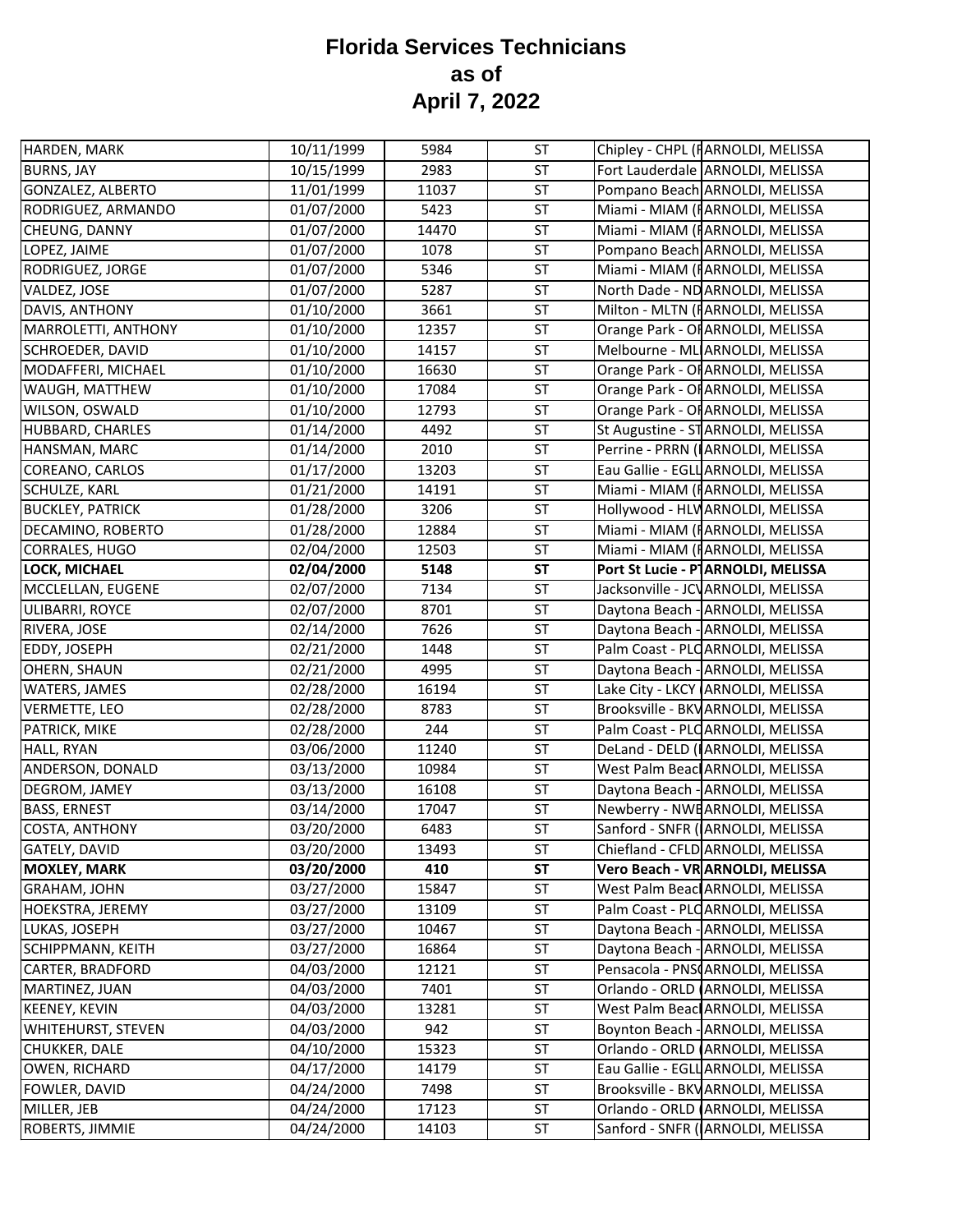| IVANYUTA, DEMENTIY         | 04/28/2000 | 17184 | <b>ST</b> | Hollywood - HLV ARNOLDI, MELISSA    |
|----------------------------|------------|-------|-----------|-------------------------------------|
| CAMPISE, MICHAEL           | 05/01/2000 | 3110  | ST        | Boca Raton - BCI ARNOLDI, MELISSA   |
| STELLATO, VINCENT          | 05/01/2000 | 13459 | <b>ST</b> | Brooksville - BKV ARNOLDI, MELISSA  |
| DIAZ, JORGE                | 05/05/2000 | 616   | ST        | Miami - MIAM (I ARNOLDI, MELISSA    |
| HENNING, JOHN              | 05/08/2000 | 11859 | ST        | Daytona Beach - ARNOLDI, MELISSA    |
| <b>HODSDON, GEORGE</b>     | 05/11/2000 | 3971  | ST        | Newberry - NWEARNOLDI, MELISSA      |
| <b>SEARCHWELL, MICHAEL</b> | 05/15/2000 | 4673  | <b>ST</b> | Port St Lucie - P ARNOLDI, MELISSA  |
| <b>VERGARA, JOSE</b>       | 05/19/2000 | 6371  | ST        | Miami - MIAM (FARNOLDI, MELISSA     |
| ALCALA, ALDO               | 05/26/2000 | 17005 | <b>ST</b> | Miami - MIAM (IARNOLDI, MELISSA     |
| GOMEZ, RICHARD             | 05/26/2000 | 13424 | <b>ST</b> | Miami - MIAM (FARNOLDI, MELISSA     |
| ROSE, ANDREW               | 06/05/2000 | 9045  | <b>ST</b> | Delray Beach - D ARNOLDI, MELISSA   |
| <b>EDWARDS, CURTIS</b>     | 06/05/2000 | 16379 | <b>ST</b> | Orlando - ORLD ARNOLDI, MELISSA     |
| VAZQUEZ, RAFAEL            | 06/05/2000 | 10992 | ST        | West Palm Beacl ARNOLDI, MELISSA    |
| DOWNS, CHRISTOPHER         | 06/07/2000 | 1532  | ST        | Daytona Beach - ARNOLDI, MELISSA    |
| RHODES, JOHNNY             | 06/12/2000 | 4564  | <b>ST</b> | Fort Lauderdale ARNOLDI, MELISSA    |
| SALAZAR, ALBERTO           | 06/16/2000 | 17148 | ST        | Miami - MIAM (FARNOLDI, MELISSA     |
| TORRES, KEVIN              | 06/16/2000 | 2397  | <b>ST</b> | Miami - MIAM (FARNOLDI, MELISSA     |
| PETTICREW, GEORGE          | 06/19/2000 | 3255  | <b>ST</b> | Vero Beach - VR ARNOLDI, MELISSA    |
| SARMIENTO, LAZARO          | 06/19/2000 | 15750 | <b>ST</b> | Miami - MIAM (IARNOLDI, MELISSA     |
| TODD, JOSEPH               | 06/30/2000 | 2230  | <b>ST</b> | Fort Lauderdale ARNOLDI, MELISSA    |
| <b>ANDREWS, TIMOTHY</b>    | 06/30/2000 | 9977  | <b>ST</b> | Daytona Beach - ARNOLDI, MELISSA    |
| KHARRAZI, EBRAHIM          | 07/07/2000 | 8218  | ST        | Fort Lauderdale ARNOLDI, MELISSA    |
| <b>KEOUGH, GREGGORY</b>    | 07/07/2000 | 13830 | <b>ST</b> | West Palm Beac ARNOLDI, MELISSA     |
| <b>GARCIA, JAVIER</b>      | 07/07/2000 | 10131 | <b>ST</b> | Pompano Beach SAMBAR, CHRISTOPHER   |
| ARTIME, NELSON             | 07/07/2000 | 16441 | <b>ST</b> | Miami - MIAM (I ARNOLDI, MELISSA    |
| CADIEU, TROY               | 07/10/2000 | 4550  | <b>ST</b> | Melbourne - ML ARNOLDI, MELISSA     |
| RUSSELL, WARREN            | 07/15/2000 | 16253 | <b>ST</b> | Miami - MIAM (FARNOLDI, MELISSA     |
| SORDO, JOSE                | 07/21/2000 | 16832 | <b>ST</b> | Hollywood - HLV ARNOLDI, MELISSA    |
| HEINE, CHRISTOPHER         | 07/24/2000 | 12107 | <b>ST</b> | St Augustine - ST ARNOLDI, MELISSA  |
| <b>BRUNSON, JASON</b>      | 07/24/2000 | 4379  | ST        | Milton - MLTN (FSAMBAR, CHRISTOPHER |
| MAHNKEN, JOHN              | 07/24/2000 | 665   | ST        | West Palm Beacl ARNOLDI, MELISSA    |
| STYKA, MICHAEL             | 07/24/2000 | 141   | <b>ST</b> | Sanford - SNFR (ARNOLDI, MELISSA    |
| JULIEN, ALAIN              | 07/28/2000 | 7302  | <b>ST</b> | Miami - MIAM (IARNOLDI, MELISSA     |
| MENEFEE, PERRY             | 07/31/2000 | 1722  | <b>ST</b> | Orange Park - OF ARNOLDI, MELISSA   |
| O'NEILL, KEVIN             | 08/04/2000 | 2696  | ST        | Fort Lauderdale ARNOLDI, MELISSA    |
| FOX, WILLIAM               | 08/04/2000 | 15708 | <b>ST</b> | Hollywood - HLV SAMBAR, CHRISTOPHER |
| WYNN, XAVIER               | 08/04/2000 | 3417  | <b>ST</b> | Fort Lauderdale ARNOLDI, MELISSA    |
| SMITH, ELLIS               | 08/07/2000 | 6163  | ST        | Gulf Breeze - GLI ARNOLDI, MELISSA  |
| CASULLO, JOSEPH            | 08/14/2000 | 16494 | ST        | Sanford - SNFR (ARNOLDI, MELISSA    |
| CHOLLETT, JUSTIN           | 08/21/2000 | 14500 | ST        | Miami - MIAM (FARNOLDI, MELISSA     |
| LEE, RYAN                  | 08/21/2000 | 4209  | ST        | Lake City - LKCY ARNOLDI, MELISSA   |
| HERNANDEZ, REINERIO        | 09/08/2000 | 6472  | ST        | Hollywood - HLV ARNOLDI, MELISSA    |
| ABARNO, DAVID              | 09/11/2000 | 8994  | ST        | Jacksonville - JCV ARNOLDI, MELISSA |
| PRICE, ERIC                | 09/11/2000 | 14397 | ST        | Jacksonville - JCV ARNOLDI, MELISSA |
| DALCE, JACQUES             | 09/11/2000 | 15420 | ST        | West Palm Beacl ARNOLDI, MELISSA    |
| SINGH, RAJENDRA            | 09/11/2000 | 10128 | ST        | Orlando - ORLD ARNOLDI, MELISSA     |
| PAPPALARDO, WILLIAM        | 09/11/2000 | 6083  | ST        | Jacksonville - JCV ARNOLDI, MELISSA |
| LI, RICHARD                | 09/15/2000 | 4372  | <b>ST</b> | Hollywood - HLV ARNOLDI, MELISSA    |
| JOHN-LEWIS, FERDY          | 09/18/2000 | 13182 | ST        | Orlando - ORLD ARNOLDI, MELISSA     |
| DOVEY, JACOB               | 09/18/2000 | 14388 | ST        | West Palm Beacl ARNOLDI, MELISSA    |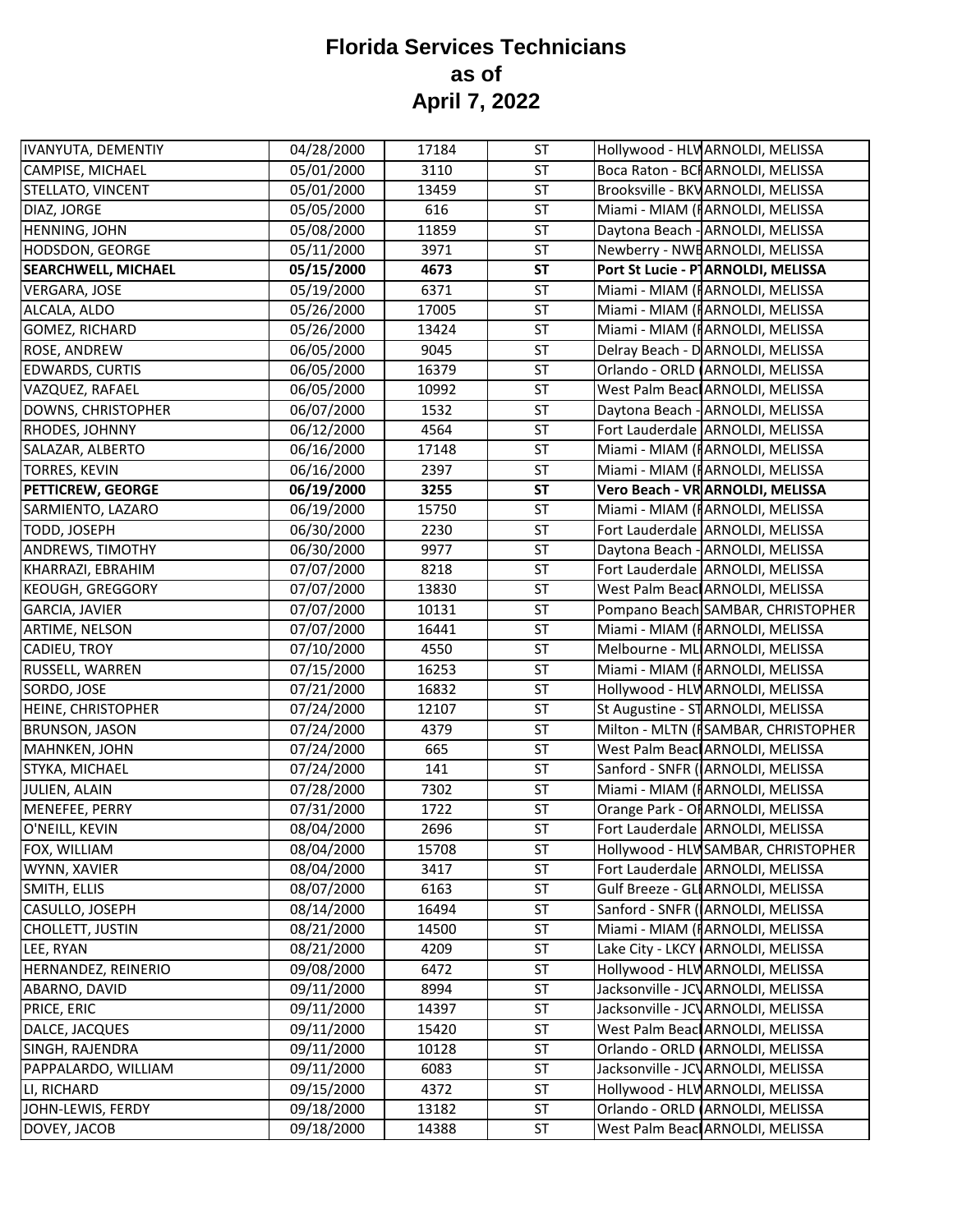| RAY, TODD                 | 09/22/2000 | 10840 | <b>ST</b> | Boynton Beach - ARNOLDI, MELISSA                |
|---------------------------|------------|-------|-----------|-------------------------------------------------|
| <b>BIRTALAN, GEOFF</b>    | 09/25/2000 | 7406  | ST        | Jacksonville - JCV ARNOLDI, MELISSA             |
| MURPHY, MICHAEL           | 09/25/2000 | 5234  | <b>ST</b> | Holley-Navarre - ARNOLDI, MELISSA               |
| <b>BRUCE, ANDREW</b>      | 09/29/2000 | 11346 | ST        | Delray Beach - D ARNOLDI, MELISSA               |
| JONES, LARRY              | 09/29/2000 | 8647  | ST        | Fort Lauderdale ARNOLDI, MELISSA                |
| PILIGIAN, NORMAN          | 09/29/2000 | 13907 | ST        | Fort Lauderdale ARNOLDI, MELISSA                |
| MUNDIE, CRAIG             | 10/06/2000 | 9621  | ST        | Fort Lauderdale ARNOLDI, MELISSA                |
| NEGRON, ROBERT            | 10/09/2000 | 4244  | ST        | Orlando - ORLD ARNOLDI, MELISSA                 |
| LYMAN, SCOTT              | 10/09/2000 | 8279  | <b>ST</b> | Jacksonville - JCV ARNOLDI, MELISSA             |
| <b>EVERETT, JOSEPH</b>    | 10/16/2000 | 7915  | <b>ST</b> | Jacksonville - JCV ARNOLDI, MELISSA             |
| JADWIN, JEFFREY           | 10/30/2000 | 4331  | <b>ST</b> | Orange Park - OF ARNOLDI, MELISSA               |
| O'NORA, NATHAN            | 10/30/2000 | 15049 | ST        | Orange Park - OF ARNOLDI, MELISSA               |
| MILLER, GEORGE            | 11/03/2000 | 158   | ST        | Fort Lauderdale ARNOLDI, MELISSA                |
| MICKELSON, JACOB          | 11/13/2000 | 6774  | ST        | Jacksonville - JCV ARNOLDI, MELISSA             |
| <b>SMITH, CHRISTOPHER</b> | 12/01/2000 | 3695  | <b>ST</b> | Port St Lucie - P ARNOLDI, MELISSA              |
| HARTKE, DAVID             | 12/04/2000 | 4953  | ST        | Delray Beach - D ARNOLDI, MELISSA               |
| <b>RUS, VINCENT</b>       | 12/04/2000 | 2001  | <b>ST</b> | West Palm Beacl ARNOLDI, MELISSA                |
| SACKS, MICHAEL            | 12/07/2000 | 14575 | <b>ST</b> | West Palm Beac ARNOLDI, MELISSA                 |
| CHARLES, PATRICK          | 12/11/2000 | 12061 | <b>ST</b> | West Palm Beacl ARNOLDI, MELISSA                |
| NEWBY, LARRY              | 01/02/2001 | 13505 | ST        | Jacksonville - JCV ARNOLDI, MELISSA             |
| RIOS, SANDRO              | 01/05/2001 | 12621 | ST        | Perrine - PRRN (IARNOLDI, MELISSA               |
| SIMS, SHAWN               | 01/05/2001 | 13789 | ST        | Chipley - CHPL (FARNOLDI, MELISSA               |
| RODAS, YUANDY             | 01/05/2001 | 9072  | ST        | Miami - MIAM (FARNOLDI, MELISSA                 |
| MAYES, GARY               | 01/08/2001 | 7554  | <b>ST</b> | Jacksonville - JCV ARNOLDI, MELISSA             |
| <b>BENNIE, KEVIN</b>      | 01/08/2001 | 7287  | <b>ST</b> | St Augustine - ST ARNOLDI, MELISSA              |
| CHOWANIEC, MARK           | 01/08/2001 | 10178 | <b>ST</b> | Orange Park - OF ARNOLDI, MELISSA               |
| ROCHE, ELISALDO           | 01/12/2001 | 14211 | <b>ST</b> | Port St Lucie - P ARNOLDI, MELISSA              |
| WEBER, JACK               | 01/15/2001 | 16304 | ST        | Palatka - PLTK (FARNOLDI, MELISSA               |
| MACCUISH, DAVID           | 01/23/2001 | 16773 | <b>ST</b> | Palatka - PLTK (FARNOLDI, MELISSA               |
| MICHAEL, JASON            | 01/29/2001 | 3945  | ST        | Eau Gallie - EGLL ARNOLDI, MELISSA              |
| PARKER, TIMOTHY           | 01/29/2001 | 14896 | ST        | Jacksonville Bear ARNOLDI, MELISSA              |
| MAJEWSKI, MARK            | 02/02/2001 | 14195 | <b>ST</b> | Fort Lauderdale ARNOLDI, MELISSA                |
| KINGMAN, MICHAEL          | 02/09/2001 | 2417  | <b>ST</b> | Fort Lauderdale ARNOLDI, MELISSA                |
| STARRATT, STEVEN          | 02/12/2001 | 3518  | <b>ST</b> | St Augustine - ST ARNOLDI, MELISSA              |
| LOVETT, JEROME            | 02/14/2001 | 10575 | ST        | Pompano Beach ARNOLDI, MELISSA                  |
| POTOPSINGH, DELROY        | 02/16/2001 | 7207  | <b>ST</b> | Cocoa - COCO (FARNOLDI, MELISSA                 |
| AYUKAWA, ORLANDO          | 02/16/2001 | 6684  | ST        | Coral Springs - CARNOLDI, MELISSA               |
| MILNES, JEFFREY           | 02/19/2001 | 10499 | ST        | Cocoa - COCO (FARNOLDI, MELISSA                 |
| ROTELLA, ALBERT           | 02/26/2001 | 3125  | ST        | St Augustine - ST ARNOLDI, MELISSA              |
| JENKINS, BRENT            | 03/02/2001 | 218   | ST        | Delray Beach - D ARNOLDI, MELISSA               |
| MOORE, GUY                | 03/02/2001 | 14953 | ST        | West Palm Beacl ARNOLDI, MELISSA                |
| <b>GILLESPIE, WAYNE</b>   | 03/05/2001 | 931   | <b>ST</b> | Port St Lucie - P ARNOLDI, MELISSA              |
| <b>KEATON, MICHAEL</b>    | 03/12/2001 | 2053  | ST        | Keystone Height ARNOLDI, MELISSA                |
| <b>GREENFIELD, DALLAS</b> | 03/16/2001 | 9082  | <b>ST</b> | Port St Lucie - P <sup>1</sup> ARNOLDI, MELISSA |
| SULLY, GABRIEL            | 03/16/2001 | 1318  | ST        | Pompano Beach ARNOLDI, MELISSA                  |
| <b>HAZELTON, STEVE</b>    | 03/16/2001 | 496   | ST        | West Palm Beacl ARNOLDI, MELISSA                |
| ANGELAKOS, PETER          | 03/30/2001 | 9949  | ST        | Delray Beach - D ARNOLDI, MELISSA               |
| STEVENS, DWAYNE           | 04/02/2001 | 411   | ST        | Pensacola - PNSCARNOLDI, MELISSA                |
| <b>BYRD, JOHN</b>         | 04/02/2001 | 4649  | ST        | Pensacola - PNSCSAMBAR, CHRISTOPHER             |
| PFEIFFER, JEFF            | 04/02/2001 | 8948  | ST        | Pensacola - PNSCARNOLDI, MELISSA                |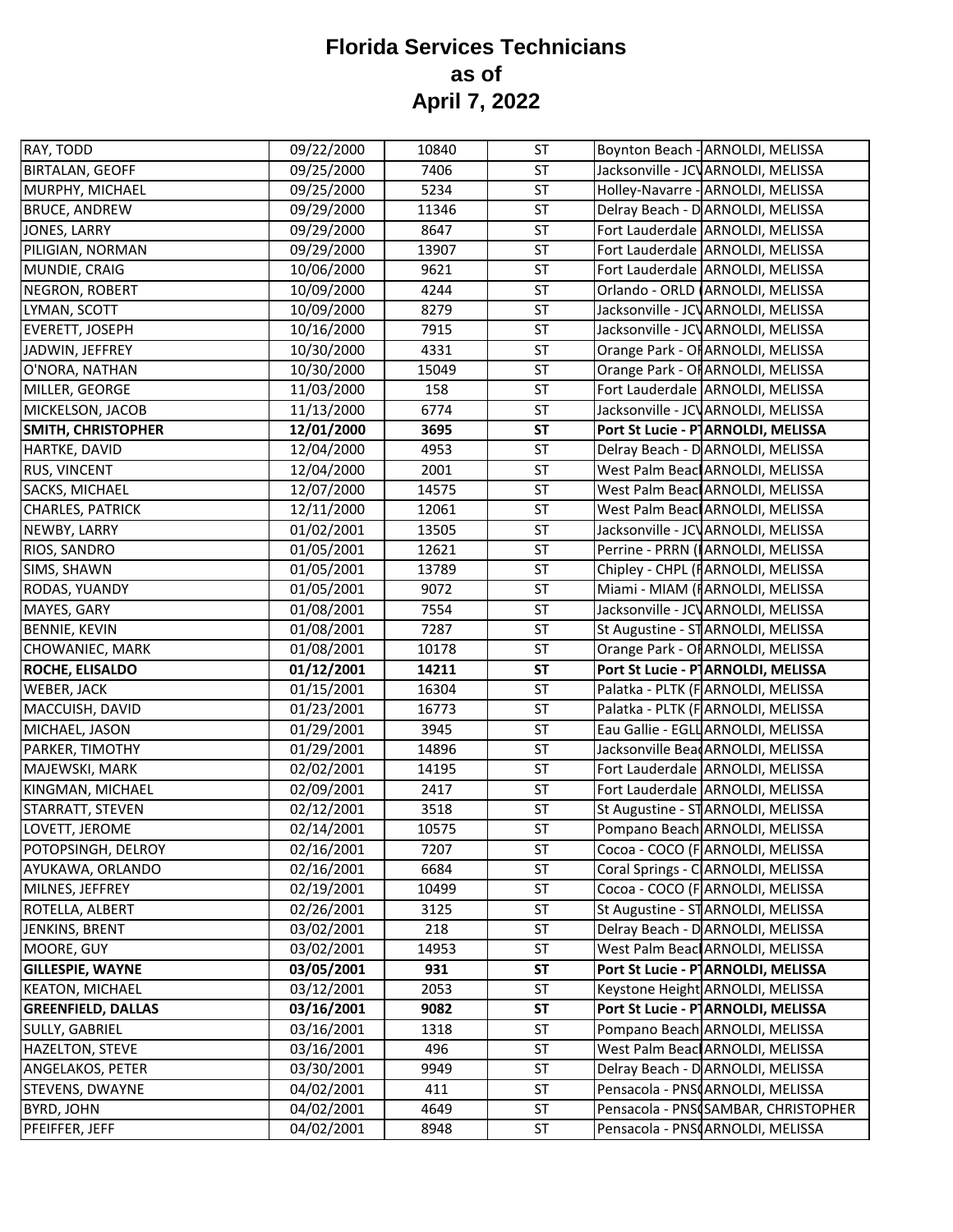| 04/06/2001<br>12880<br>ST<br>West Palm Beac ARNOLDI, MELISSA<br>MCCLELLAND, NOEL<br>04/06/2001<br>14487<br>ST<br>West Palm Beacl ARNOLDI, MELISSA<br>Palatka - PLTK (FARNOLDI, MELISSA<br>LINGOLD, WAYNE<br>04/23/2001<br>10836<br><b>ST</b><br>Eau Gallie - EGLL ARNOLDI, MELISSA<br>09/24/2001<br>5184<br><b>ST</b><br>Orange Park - OF ARNOLDI, MELISSA<br>03/17/2002<br>8203<br><b>ST</b><br>12367<br><b>ST</b><br>Miami - MIAM (FARNOLDI, MELISSA<br>03/25/2002<br>Delray Beach - D ARNOLDI, MELISSA<br><b>ST</b><br>03/29/2002<br>10328<br>ST<br>Pompano Beach ARNOLDI, MELISSA<br>07/01/2002<br>103<br>Pompano Beach ARNOLDI, MELISSA<br>09/04/2002<br>16753<br>ST<br><b>ST</b><br>West Palm Beacl ARNOLDI, MELISSA<br>ROWAN, SHAWN<br>09/14/2002<br>13863<br>Pensacola - PNSCARNOLDI, MELISSA<br>10/21/2002<br>10664<br>ST<br>Eau Gallie - EGLL ARNOLDI, MELISSA<br>11/19/2002<br>16137<br>ST<br>West Palm Beacl ARNOLDI, MELISSA<br>12/04/2002<br>2642<br>ST<br>ST<br>Miami - MIAM (IARNOLDI, MELISSA<br>01/10/2003<br>12031<br>3412<br><b>ST</b><br>Pompano Beach ARNOLDI, MELISSA<br>02/17/2003<br>Miami - MIAM (FARNOLDI, MELISSA<br>RAFFO, ALEJANDRO<br>06/16/2003<br>11788<br>ST<br>06/17/2003<br><b>ST</b><br>Palm Coast - PLC ARNOLDI, MELISSA<br><b>ODEMS, RODERICK</b><br>14396<br>Lake City - LKCY ARNOLDI, MELISSA<br>09/17/2003<br>11355<br>ST Temp<br>3232<br><b>ST</b><br>Orange Park - OF ARNOLDI, MELISSA<br>09/22/2003<br>Palm Coast - PLO ARNOLDI, MELISSA<br>10/20/2003<br>9569<br><b>ST</b><br>ST<br>10275<br>Pensacola - PNSCARNOLDI, MELISSA<br>10/27/2003<br>3447<br><b>ST</b><br>Sanford - SNFR (ARNOLDI, MELISSA<br>TRAINOR, STEVEN<br>01/26/2004<br><b>CROSS, KRISTIN</b><br>03/25/2004<br>14689<br>ST<br>Orlando - ORLD ARNOLDI, MELISSA<br>14335<br><b>ST</b><br>Pompano Beach ARNOLDI, MELISSA<br>MCCARTHY, BRIAN<br>06/04/2004<br>01/17/2005<br>Daytona Beach - ARNOLDI, MELISSA<br>JONATHAN, JOHN<br>1547<br>ST<br>ST<br>Pompano Beach ARNOLDI, MELISSA<br><b>GADSON, NATHAN</b><br>03/04/2005<br>7483<br>Pompano Beach ARNOLDI, MELISSA<br>04/11/2005<br>12384<br>ST<br>ST<br>MACLEAN, SCOTT<br>06/13/2005<br>15298<br>Titusville - TTVL (ARNOLDI, MELISSA<br>DeLand - DELD (ARNOLDI, MELISSA<br>06/27/2005<br>16197<br>ST<br>Cocoa - COCO (FARNOLDI, MELISSA<br>07/11/2005<br>ST<br>3074<br>Fort Lauderdale ARNOLDI, MELISSA<br><b>CERVANTES, MARTIN</b><br>07/25/2005<br>7002<br>ST<br>Miami - MIAM (FARNOLDI, MELISSA<br>08/26/2005<br>9490<br>ST<br>11778<br>ST<br>Fort Lauderdale ARNOLDI, MELISSA<br>09/23/2005<br>ST<br>Pensacola - PNSCARNOLDI, MELISSA<br>09/30/2005<br>9468<br>07/01/2006<br>ST<br>Fort Lauderdale ARNOLDI, MELISSA<br>8575<br><b>ST</b><br>Orlando - ORLD ARNOLDI, MELISSA<br>07/14/2006<br>4517<br>09/03/2006<br>3105<br>ST<br>Orlando - ORLD ARNOLDI, MELISSA<br>09/15/2006<br>12646<br>Orlando - ORLD (ARNOLDI, MELISSA<br>ST<br>TORRES, SIDNEY<br>10/27/2006<br>11600<br><b>ST</b><br>Orlando - ORLD ARNOLDI, MELISSA<br>02/09/2007<br>ST<br>Orlando - ORLD ARNOLDI, MELISSA<br>2395<br>ST<br>05/26/2007<br>6637<br>Islamorado - ISLI ARNOLDI, MELISSA<br>ST<br>07/02/2007<br>416<br>Coral Springs - C ARNOLDI, MELISSA<br>Sanford - SNFR (ARNOLDI, MELISSA<br>10/19/2007<br>1286<br>ST<br>ORBAN, JOSEPH<br>11/11/2007<br>3731<br>ST<br>Daytona Beach - ARNOLDI, MELISSA<br>11/25/2007<br>Palm Coast - PLOARNOLDI, MELISSA<br>5017<br>ST<br>02/04/2008<br>3716<br>ST<br>Havana - HAVN (ARNOLDI, MELISSA<br>Hawthorne - HW ARNOLDI, MELISSA<br>03/01/2008<br>10060<br>ST<br>03/22/2008<br>ST<br>Big Pine - BGPI (IARNOLDI, MELISSA<br>10002<br>04/05/2008<br>Orlando - ORLD ARNOLDI, MELISSA<br>STEWART, PAUL<br>ST<br>4403 | <b>PAPIO, LAWRENCE</b>  | 04/02/2001 | 10087 | <b>ST</b> | Port St Lucie - P <sup>1</sup> ARNOLDI, MELISSA |
|----------------------------------------------------------------------------------------------------------------------------------------------------------------------------------------------------------------------------------------------------------------------------------------------------------------------------------------------------------------------------------------------------------------------------------------------------------------------------------------------------------------------------------------------------------------------------------------------------------------------------------------------------------------------------------------------------------------------------------------------------------------------------------------------------------------------------------------------------------------------------------------------------------------------------------------------------------------------------------------------------------------------------------------------------------------------------------------------------------------------------------------------------------------------------------------------------------------------------------------------------------------------------------------------------------------------------------------------------------------------------------------------------------------------------------------------------------------------------------------------------------------------------------------------------------------------------------------------------------------------------------------------------------------------------------------------------------------------------------------------------------------------------------------------------------------------------------------------------------------------------------------------------------------------------------------------------------------------------------------------------------------------------------------------------------------------------------------------------------------------------------------------------------------------------------------------------------------------------------------------------------------------------------------------------------------------------------------------------------------------------------------------------------------------------------------------------------------------------------------------------------------------------------------------------------------------------------------------------------------------------------------------------------------------------------------------------------------------------------------------------------------------------------------------------------------------------------------------------------------------------------------------------------------------------------------------------------------------------------------------------------------------------------------------------------------------------------------------------------------------------------------------------------------------------------------------------------------------------------------------------------------------------------------------------------------------------------------------------------------------------------------------------------------------------------------------------------------------------------------------------------------------------------------------------------------------------------------------------------------------------------------------------------------------------------------------------|-------------------------|------------|-------|-----------|-------------------------------------------------|
|                                                                                                                                                                                                                                                                                                                                                                                                                                                                                                                                                                                                                                                                                                                                                                                                                                                                                                                                                                                                                                                                                                                                                                                                                                                                                                                                                                                                                                                                                                                                                                                                                                                                                                                                                                                                                                                                                                                                                                                                                                                                                                                                                                                                                                                                                                                                                                                                                                                                                                                                                                                                                                                                                                                                                                                                                                                                                                                                                                                                                                                                                                                                                                                                                                                                                                                                                                                                                                                                                                                                                                                                                                                                                                    |                         |            |       |           |                                                 |
|                                                                                                                                                                                                                                                                                                                                                                                                                                                                                                                                                                                                                                                                                                                                                                                                                                                                                                                                                                                                                                                                                                                                                                                                                                                                                                                                                                                                                                                                                                                                                                                                                                                                                                                                                                                                                                                                                                                                                                                                                                                                                                                                                                                                                                                                                                                                                                                                                                                                                                                                                                                                                                                                                                                                                                                                                                                                                                                                                                                                                                                                                                                                                                                                                                                                                                                                                                                                                                                                                                                                                                                                                                                                                                    | <b>BUCHANAN, TOMAS</b>  |            |       |           |                                                 |
|                                                                                                                                                                                                                                                                                                                                                                                                                                                                                                                                                                                                                                                                                                                                                                                                                                                                                                                                                                                                                                                                                                                                                                                                                                                                                                                                                                                                                                                                                                                                                                                                                                                                                                                                                                                                                                                                                                                                                                                                                                                                                                                                                                                                                                                                                                                                                                                                                                                                                                                                                                                                                                                                                                                                                                                                                                                                                                                                                                                                                                                                                                                                                                                                                                                                                                                                                                                                                                                                                                                                                                                                                                                                                                    |                         |            |       |           |                                                 |
|                                                                                                                                                                                                                                                                                                                                                                                                                                                                                                                                                                                                                                                                                                                                                                                                                                                                                                                                                                                                                                                                                                                                                                                                                                                                                                                                                                                                                                                                                                                                                                                                                                                                                                                                                                                                                                                                                                                                                                                                                                                                                                                                                                                                                                                                                                                                                                                                                                                                                                                                                                                                                                                                                                                                                                                                                                                                                                                                                                                                                                                                                                                                                                                                                                                                                                                                                                                                                                                                                                                                                                                                                                                                                                    | KASTE, TODD             |            |       |           |                                                 |
|                                                                                                                                                                                                                                                                                                                                                                                                                                                                                                                                                                                                                                                                                                                                                                                                                                                                                                                                                                                                                                                                                                                                                                                                                                                                                                                                                                                                                                                                                                                                                                                                                                                                                                                                                                                                                                                                                                                                                                                                                                                                                                                                                                                                                                                                                                                                                                                                                                                                                                                                                                                                                                                                                                                                                                                                                                                                                                                                                                                                                                                                                                                                                                                                                                                                                                                                                                                                                                                                                                                                                                                                                                                                                                    | PATRICK, DAVID          |            |       |           |                                                 |
|                                                                                                                                                                                                                                                                                                                                                                                                                                                                                                                                                                                                                                                                                                                                                                                                                                                                                                                                                                                                                                                                                                                                                                                                                                                                                                                                                                                                                                                                                                                                                                                                                                                                                                                                                                                                                                                                                                                                                                                                                                                                                                                                                                                                                                                                                                                                                                                                                                                                                                                                                                                                                                                                                                                                                                                                                                                                                                                                                                                                                                                                                                                                                                                                                                                                                                                                                                                                                                                                                                                                                                                                                                                                                                    | DIOS, JORGE             |            |       |           |                                                 |
|                                                                                                                                                                                                                                                                                                                                                                                                                                                                                                                                                                                                                                                                                                                                                                                                                                                                                                                                                                                                                                                                                                                                                                                                                                                                                                                                                                                                                                                                                                                                                                                                                                                                                                                                                                                                                                                                                                                                                                                                                                                                                                                                                                                                                                                                                                                                                                                                                                                                                                                                                                                                                                                                                                                                                                                                                                                                                                                                                                                                                                                                                                                                                                                                                                                                                                                                                                                                                                                                                                                                                                                                                                                                                                    | MURRAY, NORMAN          |            |       |           |                                                 |
|                                                                                                                                                                                                                                                                                                                                                                                                                                                                                                                                                                                                                                                                                                                                                                                                                                                                                                                                                                                                                                                                                                                                                                                                                                                                                                                                                                                                                                                                                                                                                                                                                                                                                                                                                                                                                                                                                                                                                                                                                                                                                                                                                                                                                                                                                                                                                                                                                                                                                                                                                                                                                                                                                                                                                                                                                                                                                                                                                                                                                                                                                                                                                                                                                                                                                                                                                                                                                                                                                                                                                                                                                                                                                                    | <b>BECKFORD, PETER</b>  |            |       |           |                                                 |
|                                                                                                                                                                                                                                                                                                                                                                                                                                                                                                                                                                                                                                                                                                                                                                                                                                                                                                                                                                                                                                                                                                                                                                                                                                                                                                                                                                                                                                                                                                                                                                                                                                                                                                                                                                                                                                                                                                                                                                                                                                                                                                                                                                                                                                                                                                                                                                                                                                                                                                                                                                                                                                                                                                                                                                                                                                                                                                                                                                                                                                                                                                                                                                                                                                                                                                                                                                                                                                                                                                                                                                                                                                                                                                    | HAYDEN, WINSTON         |            |       |           |                                                 |
|                                                                                                                                                                                                                                                                                                                                                                                                                                                                                                                                                                                                                                                                                                                                                                                                                                                                                                                                                                                                                                                                                                                                                                                                                                                                                                                                                                                                                                                                                                                                                                                                                                                                                                                                                                                                                                                                                                                                                                                                                                                                                                                                                                                                                                                                                                                                                                                                                                                                                                                                                                                                                                                                                                                                                                                                                                                                                                                                                                                                                                                                                                                                                                                                                                                                                                                                                                                                                                                                                                                                                                                                                                                                                                    |                         |            |       |           |                                                 |
|                                                                                                                                                                                                                                                                                                                                                                                                                                                                                                                                                                                                                                                                                                                                                                                                                                                                                                                                                                                                                                                                                                                                                                                                                                                                                                                                                                                                                                                                                                                                                                                                                                                                                                                                                                                                                                                                                                                                                                                                                                                                                                                                                                                                                                                                                                                                                                                                                                                                                                                                                                                                                                                                                                                                                                                                                                                                                                                                                                                                                                                                                                                                                                                                                                                                                                                                                                                                                                                                                                                                                                                                                                                                                                    | STEVENS, EDWARD         |            |       |           |                                                 |
|                                                                                                                                                                                                                                                                                                                                                                                                                                                                                                                                                                                                                                                                                                                                                                                                                                                                                                                                                                                                                                                                                                                                                                                                                                                                                                                                                                                                                                                                                                                                                                                                                                                                                                                                                                                                                                                                                                                                                                                                                                                                                                                                                                                                                                                                                                                                                                                                                                                                                                                                                                                                                                                                                                                                                                                                                                                                                                                                                                                                                                                                                                                                                                                                                                                                                                                                                                                                                                                                                                                                                                                                                                                                                                    | <b>BELLEROSE, KEVIN</b> |            |       |           |                                                 |
|                                                                                                                                                                                                                                                                                                                                                                                                                                                                                                                                                                                                                                                                                                                                                                                                                                                                                                                                                                                                                                                                                                                                                                                                                                                                                                                                                                                                                                                                                                                                                                                                                                                                                                                                                                                                                                                                                                                                                                                                                                                                                                                                                                                                                                                                                                                                                                                                                                                                                                                                                                                                                                                                                                                                                                                                                                                                                                                                                                                                                                                                                                                                                                                                                                                                                                                                                                                                                                                                                                                                                                                                                                                                                                    | MCHUGH, JAMES           |            |       |           |                                                 |
|                                                                                                                                                                                                                                                                                                                                                                                                                                                                                                                                                                                                                                                                                                                                                                                                                                                                                                                                                                                                                                                                                                                                                                                                                                                                                                                                                                                                                                                                                                                                                                                                                                                                                                                                                                                                                                                                                                                                                                                                                                                                                                                                                                                                                                                                                                                                                                                                                                                                                                                                                                                                                                                                                                                                                                                                                                                                                                                                                                                                                                                                                                                                                                                                                                                                                                                                                                                                                                                                                                                                                                                                                                                                                                    | <b>ESPINEL, GLENN</b>   |            |       |           |                                                 |
|                                                                                                                                                                                                                                                                                                                                                                                                                                                                                                                                                                                                                                                                                                                                                                                                                                                                                                                                                                                                                                                                                                                                                                                                                                                                                                                                                                                                                                                                                                                                                                                                                                                                                                                                                                                                                                                                                                                                                                                                                                                                                                                                                                                                                                                                                                                                                                                                                                                                                                                                                                                                                                                                                                                                                                                                                                                                                                                                                                                                                                                                                                                                                                                                                                                                                                                                                                                                                                                                                                                                                                                                                                                                                                    | SIMMER, SCOTT           |            |       |           |                                                 |
|                                                                                                                                                                                                                                                                                                                                                                                                                                                                                                                                                                                                                                                                                                                                                                                                                                                                                                                                                                                                                                                                                                                                                                                                                                                                                                                                                                                                                                                                                                                                                                                                                                                                                                                                                                                                                                                                                                                                                                                                                                                                                                                                                                                                                                                                                                                                                                                                                                                                                                                                                                                                                                                                                                                                                                                                                                                                                                                                                                                                                                                                                                                                                                                                                                                                                                                                                                                                                                                                                                                                                                                                                                                                                                    |                         |            |       |           |                                                 |
|                                                                                                                                                                                                                                                                                                                                                                                                                                                                                                                                                                                                                                                                                                                                                                                                                                                                                                                                                                                                                                                                                                                                                                                                                                                                                                                                                                                                                                                                                                                                                                                                                                                                                                                                                                                                                                                                                                                                                                                                                                                                                                                                                                                                                                                                                                                                                                                                                                                                                                                                                                                                                                                                                                                                                                                                                                                                                                                                                                                                                                                                                                                                                                                                                                                                                                                                                                                                                                                                                                                                                                                                                                                                                                    |                         |            |       |           |                                                 |
|                                                                                                                                                                                                                                                                                                                                                                                                                                                                                                                                                                                                                                                                                                                                                                                                                                                                                                                                                                                                                                                                                                                                                                                                                                                                                                                                                                                                                                                                                                                                                                                                                                                                                                                                                                                                                                                                                                                                                                                                                                                                                                                                                                                                                                                                                                                                                                                                                                                                                                                                                                                                                                                                                                                                                                                                                                                                                                                                                                                                                                                                                                                                                                                                                                                                                                                                                                                                                                                                                                                                                                                                                                                                                                    | HUBBARD, KEITH          |            |       |           |                                                 |
|                                                                                                                                                                                                                                                                                                                                                                                                                                                                                                                                                                                                                                                                                                                                                                                                                                                                                                                                                                                                                                                                                                                                                                                                                                                                                                                                                                                                                                                                                                                                                                                                                                                                                                                                                                                                                                                                                                                                                                                                                                                                                                                                                                                                                                                                                                                                                                                                                                                                                                                                                                                                                                                                                                                                                                                                                                                                                                                                                                                                                                                                                                                                                                                                                                                                                                                                                                                                                                                                                                                                                                                                                                                                                                    | MUELLER, ERIC           |            |       |           |                                                 |
|                                                                                                                                                                                                                                                                                                                                                                                                                                                                                                                                                                                                                                                                                                                                                                                                                                                                                                                                                                                                                                                                                                                                                                                                                                                                                                                                                                                                                                                                                                                                                                                                                                                                                                                                                                                                                                                                                                                                                                                                                                                                                                                                                                                                                                                                                                                                                                                                                                                                                                                                                                                                                                                                                                                                                                                                                                                                                                                                                                                                                                                                                                                                                                                                                                                                                                                                                                                                                                                                                                                                                                                                                                                                                                    | SMITH, STEPHEN          |            |       |           |                                                 |
|                                                                                                                                                                                                                                                                                                                                                                                                                                                                                                                                                                                                                                                                                                                                                                                                                                                                                                                                                                                                                                                                                                                                                                                                                                                                                                                                                                                                                                                                                                                                                                                                                                                                                                                                                                                                                                                                                                                                                                                                                                                                                                                                                                                                                                                                                                                                                                                                                                                                                                                                                                                                                                                                                                                                                                                                                                                                                                                                                                                                                                                                                                                                                                                                                                                                                                                                                                                                                                                                                                                                                                                                                                                                                                    | <b>ELEY, FREDERICK</b>  |            |       |           |                                                 |
|                                                                                                                                                                                                                                                                                                                                                                                                                                                                                                                                                                                                                                                                                                                                                                                                                                                                                                                                                                                                                                                                                                                                                                                                                                                                                                                                                                                                                                                                                                                                                                                                                                                                                                                                                                                                                                                                                                                                                                                                                                                                                                                                                                                                                                                                                                                                                                                                                                                                                                                                                                                                                                                                                                                                                                                                                                                                                                                                                                                                                                                                                                                                                                                                                                                                                                                                                                                                                                                                                                                                                                                                                                                                                                    |                         |            |       |           |                                                 |
|                                                                                                                                                                                                                                                                                                                                                                                                                                                                                                                                                                                                                                                                                                                                                                                                                                                                                                                                                                                                                                                                                                                                                                                                                                                                                                                                                                                                                                                                                                                                                                                                                                                                                                                                                                                                                                                                                                                                                                                                                                                                                                                                                                                                                                                                                                                                                                                                                                                                                                                                                                                                                                                                                                                                                                                                                                                                                                                                                                                                                                                                                                                                                                                                                                                                                                                                                                                                                                                                                                                                                                                                                                                                                                    |                         |            |       |           |                                                 |
|                                                                                                                                                                                                                                                                                                                                                                                                                                                                                                                                                                                                                                                                                                                                                                                                                                                                                                                                                                                                                                                                                                                                                                                                                                                                                                                                                                                                                                                                                                                                                                                                                                                                                                                                                                                                                                                                                                                                                                                                                                                                                                                                                                                                                                                                                                                                                                                                                                                                                                                                                                                                                                                                                                                                                                                                                                                                                                                                                                                                                                                                                                                                                                                                                                                                                                                                                                                                                                                                                                                                                                                                                                                                                                    |                         |            |       |           |                                                 |
|                                                                                                                                                                                                                                                                                                                                                                                                                                                                                                                                                                                                                                                                                                                                                                                                                                                                                                                                                                                                                                                                                                                                                                                                                                                                                                                                                                                                                                                                                                                                                                                                                                                                                                                                                                                                                                                                                                                                                                                                                                                                                                                                                                                                                                                                                                                                                                                                                                                                                                                                                                                                                                                                                                                                                                                                                                                                                                                                                                                                                                                                                                                                                                                                                                                                                                                                                                                                                                                                                                                                                                                                                                                                                                    |                         |            |       |           |                                                 |
|                                                                                                                                                                                                                                                                                                                                                                                                                                                                                                                                                                                                                                                                                                                                                                                                                                                                                                                                                                                                                                                                                                                                                                                                                                                                                                                                                                                                                                                                                                                                                                                                                                                                                                                                                                                                                                                                                                                                                                                                                                                                                                                                                                                                                                                                                                                                                                                                                                                                                                                                                                                                                                                                                                                                                                                                                                                                                                                                                                                                                                                                                                                                                                                                                                                                                                                                                                                                                                                                                                                                                                                                                                                                                                    |                         |            |       |           |                                                 |
|                                                                                                                                                                                                                                                                                                                                                                                                                                                                                                                                                                                                                                                                                                                                                                                                                                                                                                                                                                                                                                                                                                                                                                                                                                                                                                                                                                                                                                                                                                                                                                                                                                                                                                                                                                                                                                                                                                                                                                                                                                                                                                                                                                                                                                                                                                                                                                                                                                                                                                                                                                                                                                                                                                                                                                                                                                                                                                                                                                                                                                                                                                                                                                                                                                                                                                                                                                                                                                                                                                                                                                                                                                                                                                    | HOLNESS, MICHAEL        |            |       |           |                                                 |
|                                                                                                                                                                                                                                                                                                                                                                                                                                                                                                                                                                                                                                                                                                                                                                                                                                                                                                                                                                                                                                                                                                                                                                                                                                                                                                                                                                                                                                                                                                                                                                                                                                                                                                                                                                                                                                                                                                                                                                                                                                                                                                                                                                                                                                                                                                                                                                                                                                                                                                                                                                                                                                                                                                                                                                                                                                                                                                                                                                                                                                                                                                                                                                                                                                                                                                                                                                                                                                                                                                                                                                                                                                                                                                    |                         |            |       |           |                                                 |
|                                                                                                                                                                                                                                                                                                                                                                                                                                                                                                                                                                                                                                                                                                                                                                                                                                                                                                                                                                                                                                                                                                                                                                                                                                                                                                                                                                                                                                                                                                                                                                                                                                                                                                                                                                                                                                                                                                                                                                                                                                                                                                                                                                                                                                                                                                                                                                                                                                                                                                                                                                                                                                                                                                                                                                                                                                                                                                                                                                                                                                                                                                                                                                                                                                                                                                                                                                                                                                                                                                                                                                                                                                                                                                    | PARKER, MATTHEW         |            |       |           |                                                 |
|                                                                                                                                                                                                                                                                                                                                                                                                                                                                                                                                                                                                                                                                                                                                                                                                                                                                                                                                                                                                                                                                                                                                                                                                                                                                                                                                                                                                                                                                                                                                                                                                                                                                                                                                                                                                                                                                                                                                                                                                                                                                                                                                                                                                                                                                                                                                                                                                                                                                                                                                                                                                                                                                                                                                                                                                                                                                                                                                                                                                                                                                                                                                                                                                                                                                                                                                                                                                                                                                                                                                                                                                                                                                                                    | RAUHA, KRIS             |            |       |           |                                                 |
|                                                                                                                                                                                                                                                                                                                                                                                                                                                                                                                                                                                                                                                                                                                                                                                                                                                                                                                                                                                                                                                                                                                                                                                                                                                                                                                                                                                                                                                                                                                                                                                                                                                                                                                                                                                                                                                                                                                                                                                                                                                                                                                                                                                                                                                                                                                                                                                                                                                                                                                                                                                                                                                                                                                                                                                                                                                                                                                                                                                                                                                                                                                                                                                                                                                                                                                                                                                                                                                                                                                                                                                                                                                                                                    |                         |            |       |           |                                                 |
|                                                                                                                                                                                                                                                                                                                                                                                                                                                                                                                                                                                                                                                                                                                                                                                                                                                                                                                                                                                                                                                                                                                                                                                                                                                                                                                                                                                                                                                                                                                                                                                                                                                                                                                                                                                                                                                                                                                                                                                                                                                                                                                                                                                                                                                                                                                                                                                                                                                                                                                                                                                                                                                                                                                                                                                                                                                                                                                                                                                                                                                                                                                                                                                                                                                                                                                                                                                                                                                                                                                                                                                                                                                                                                    | ALEMAN, AXEL            |            |       |           |                                                 |
|                                                                                                                                                                                                                                                                                                                                                                                                                                                                                                                                                                                                                                                                                                                                                                                                                                                                                                                                                                                                                                                                                                                                                                                                                                                                                                                                                                                                                                                                                                                                                                                                                                                                                                                                                                                                                                                                                                                                                                                                                                                                                                                                                                                                                                                                                                                                                                                                                                                                                                                                                                                                                                                                                                                                                                                                                                                                                                                                                                                                                                                                                                                                                                                                                                                                                                                                                                                                                                                                                                                                                                                                                                                                                                    | PRICE, KENNETH          |            |       |           |                                                 |
|                                                                                                                                                                                                                                                                                                                                                                                                                                                                                                                                                                                                                                                                                                                                                                                                                                                                                                                                                                                                                                                                                                                                                                                                                                                                                                                                                                                                                                                                                                                                                                                                                                                                                                                                                                                                                                                                                                                                                                                                                                                                                                                                                                                                                                                                                                                                                                                                                                                                                                                                                                                                                                                                                                                                                                                                                                                                                                                                                                                                                                                                                                                                                                                                                                                                                                                                                                                                                                                                                                                                                                                                                                                                                                    | PERKINS, RONALD         |            |       |           |                                                 |
|                                                                                                                                                                                                                                                                                                                                                                                                                                                                                                                                                                                                                                                                                                                                                                                                                                                                                                                                                                                                                                                                                                                                                                                                                                                                                                                                                                                                                                                                                                                                                                                                                                                                                                                                                                                                                                                                                                                                                                                                                                                                                                                                                                                                                                                                                                                                                                                                                                                                                                                                                                                                                                                                                                                                                                                                                                                                                                                                                                                                                                                                                                                                                                                                                                                                                                                                                                                                                                                                                                                                                                                                                                                                                                    | <b>FUENTES, JOSE</b>    |            |       |           |                                                 |
|                                                                                                                                                                                                                                                                                                                                                                                                                                                                                                                                                                                                                                                                                                                                                                                                                                                                                                                                                                                                                                                                                                                                                                                                                                                                                                                                                                                                                                                                                                                                                                                                                                                                                                                                                                                                                                                                                                                                                                                                                                                                                                                                                                                                                                                                                                                                                                                                                                                                                                                                                                                                                                                                                                                                                                                                                                                                                                                                                                                                                                                                                                                                                                                                                                                                                                                                                                                                                                                                                                                                                                                                                                                                                                    | GILLINGHAM, GARY        |            |       |           |                                                 |
|                                                                                                                                                                                                                                                                                                                                                                                                                                                                                                                                                                                                                                                                                                                                                                                                                                                                                                                                                                                                                                                                                                                                                                                                                                                                                                                                                                                                                                                                                                                                                                                                                                                                                                                                                                                                                                                                                                                                                                                                                                                                                                                                                                                                                                                                                                                                                                                                                                                                                                                                                                                                                                                                                                                                                                                                                                                                                                                                                                                                                                                                                                                                                                                                                                                                                                                                                                                                                                                                                                                                                                                                                                                                                                    | SANCHEZ, JAMES          |            |       |           |                                                 |
|                                                                                                                                                                                                                                                                                                                                                                                                                                                                                                                                                                                                                                                                                                                                                                                                                                                                                                                                                                                                                                                                                                                                                                                                                                                                                                                                                                                                                                                                                                                                                                                                                                                                                                                                                                                                                                                                                                                                                                                                                                                                                                                                                                                                                                                                                                                                                                                                                                                                                                                                                                                                                                                                                                                                                                                                                                                                                                                                                                                                                                                                                                                                                                                                                                                                                                                                                                                                                                                                                                                                                                                                                                                                                                    | NELSON, DEAN            |            |       |           |                                                 |
|                                                                                                                                                                                                                                                                                                                                                                                                                                                                                                                                                                                                                                                                                                                                                                                                                                                                                                                                                                                                                                                                                                                                                                                                                                                                                                                                                                                                                                                                                                                                                                                                                                                                                                                                                                                                                                                                                                                                                                                                                                                                                                                                                                                                                                                                                                                                                                                                                                                                                                                                                                                                                                                                                                                                                                                                                                                                                                                                                                                                                                                                                                                                                                                                                                                                                                                                                                                                                                                                                                                                                                                                                                                                                                    |                         |            |       |           |                                                 |
|                                                                                                                                                                                                                                                                                                                                                                                                                                                                                                                                                                                                                                                                                                                                                                                                                                                                                                                                                                                                                                                                                                                                                                                                                                                                                                                                                                                                                                                                                                                                                                                                                                                                                                                                                                                                                                                                                                                                                                                                                                                                                                                                                                                                                                                                                                                                                                                                                                                                                                                                                                                                                                                                                                                                                                                                                                                                                                                                                                                                                                                                                                                                                                                                                                                                                                                                                                                                                                                                                                                                                                                                                                                                                                    | MCFARLANE, MICHAEL      |            |       |           |                                                 |
|                                                                                                                                                                                                                                                                                                                                                                                                                                                                                                                                                                                                                                                                                                                                                                                                                                                                                                                                                                                                                                                                                                                                                                                                                                                                                                                                                                                                                                                                                                                                                                                                                                                                                                                                                                                                                                                                                                                                                                                                                                                                                                                                                                                                                                                                                                                                                                                                                                                                                                                                                                                                                                                                                                                                                                                                                                                                                                                                                                                                                                                                                                                                                                                                                                                                                                                                                                                                                                                                                                                                                                                                                                                                                                    | SANTIAGO, ALBERTO       |            |       |           |                                                 |
|                                                                                                                                                                                                                                                                                                                                                                                                                                                                                                                                                                                                                                                                                                                                                                                                                                                                                                                                                                                                                                                                                                                                                                                                                                                                                                                                                                                                                                                                                                                                                                                                                                                                                                                                                                                                                                                                                                                                                                                                                                                                                                                                                                                                                                                                                                                                                                                                                                                                                                                                                                                                                                                                                                                                                                                                                                                                                                                                                                                                                                                                                                                                                                                                                                                                                                                                                                                                                                                                                                                                                                                                                                                                                                    | MEJIA, EDUARDO          |            |       |           |                                                 |
|                                                                                                                                                                                                                                                                                                                                                                                                                                                                                                                                                                                                                                                                                                                                                                                                                                                                                                                                                                                                                                                                                                                                                                                                                                                                                                                                                                                                                                                                                                                                                                                                                                                                                                                                                                                                                                                                                                                                                                                                                                                                                                                                                                                                                                                                                                                                                                                                                                                                                                                                                                                                                                                                                                                                                                                                                                                                                                                                                                                                                                                                                                                                                                                                                                                                                                                                                                                                                                                                                                                                                                                                                                                                                                    | MEYER, BRIAN            |            |       |           |                                                 |
|                                                                                                                                                                                                                                                                                                                                                                                                                                                                                                                                                                                                                                                                                                                                                                                                                                                                                                                                                                                                                                                                                                                                                                                                                                                                                                                                                                                                                                                                                                                                                                                                                                                                                                                                                                                                                                                                                                                                                                                                                                                                                                                                                                                                                                                                                                                                                                                                                                                                                                                                                                                                                                                                                                                                                                                                                                                                                                                                                                                                                                                                                                                                                                                                                                                                                                                                                                                                                                                                                                                                                                                                                                                                                                    |                         |            |       |           |                                                 |
|                                                                                                                                                                                                                                                                                                                                                                                                                                                                                                                                                                                                                                                                                                                                                                                                                                                                                                                                                                                                                                                                                                                                                                                                                                                                                                                                                                                                                                                                                                                                                                                                                                                                                                                                                                                                                                                                                                                                                                                                                                                                                                                                                                                                                                                                                                                                                                                                                                                                                                                                                                                                                                                                                                                                                                                                                                                                                                                                                                                                                                                                                                                                                                                                                                                                                                                                                                                                                                                                                                                                                                                                                                                                                                    | <b>HEAD, JARED</b>      |            |       |           |                                                 |
|                                                                                                                                                                                                                                                                                                                                                                                                                                                                                                                                                                                                                                                                                                                                                                                                                                                                                                                                                                                                                                                                                                                                                                                                                                                                                                                                                                                                                                                                                                                                                                                                                                                                                                                                                                                                                                                                                                                                                                                                                                                                                                                                                                                                                                                                                                                                                                                                                                                                                                                                                                                                                                                                                                                                                                                                                                                                                                                                                                                                                                                                                                                                                                                                                                                                                                                                                                                                                                                                                                                                                                                                                                                                                                    | HUNTER, JASON           |            |       |           |                                                 |
|                                                                                                                                                                                                                                                                                                                                                                                                                                                                                                                                                                                                                                                                                                                                                                                                                                                                                                                                                                                                                                                                                                                                                                                                                                                                                                                                                                                                                                                                                                                                                                                                                                                                                                                                                                                                                                                                                                                                                                                                                                                                                                                                                                                                                                                                                                                                                                                                                                                                                                                                                                                                                                                                                                                                                                                                                                                                                                                                                                                                                                                                                                                                                                                                                                                                                                                                                                                                                                                                                                                                                                                                                                                                                                    | KILLE, TIMOTHY          |            |       |           |                                                 |
|                                                                                                                                                                                                                                                                                                                                                                                                                                                                                                                                                                                                                                                                                                                                                                                                                                                                                                                                                                                                                                                                                                                                                                                                                                                                                                                                                                                                                                                                                                                                                                                                                                                                                                                                                                                                                                                                                                                                                                                                                                                                                                                                                                                                                                                                                                                                                                                                                                                                                                                                                                                                                                                                                                                                                                                                                                                                                                                                                                                                                                                                                                                                                                                                                                                                                                                                                                                                                                                                                                                                                                                                                                                                                                    | <b>GOINS, LARRY</b>     |            |       |           |                                                 |
|                                                                                                                                                                                                                                                                                                                                                                                                                                                                                                                                                                                                                                                                                                                                                                                                                                                                                                                                                                                                                                                                                                                                                                                                                                                                                                                                                                                                                                                                                                                                                                                                                                                                                                                                                                                                                                                                                                                                                                                                                                                                                                                                                                                                                                                                                                                                                                                                                                                                                                                                                                                                                                                                                                                                                                                                                                                                                                                                                                                                                                                                                                                                                                                                                                                                                                                                                                                                                                                                                                                                                                                                                                                                                                    |                         |            |       |           |                                                 |